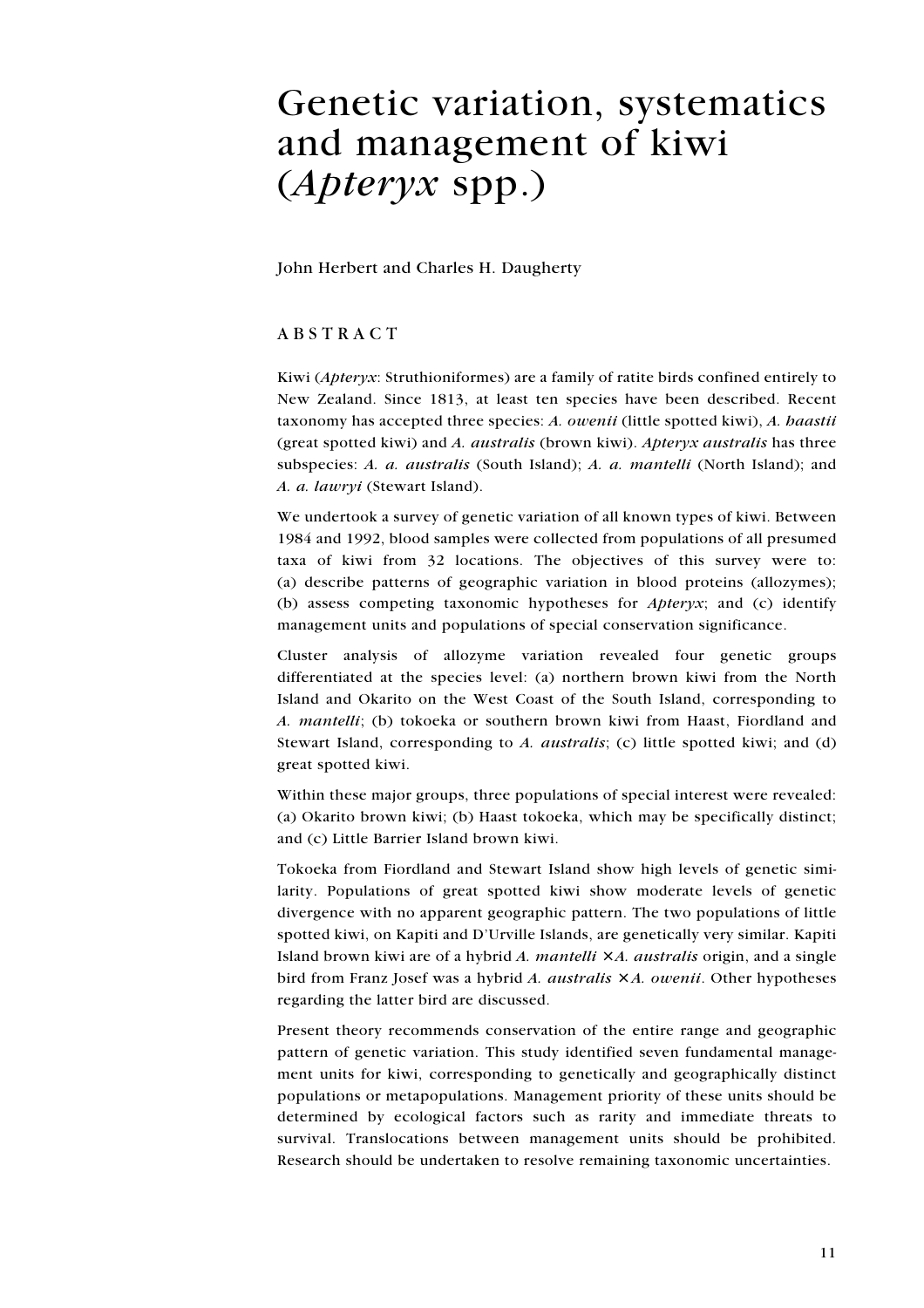#### 1. INTRODUCTION

The species of Apteryx, the only known genus of the Family Apterygidae, Order Struthioniformes (Sibley & Ahlquist 1990), are endemic to New Zealand and highly distinctive even by comparison to other presumed ancient and highly derived members of the New Zealand fauna. Flightless and with only vestiges of wings remaining, kiwi occupy a relatively secretive, nocturnal niche feeding on litter-dwelling invertebrates and perhaps some small vertebrates. Recent DNA analyses showing that kiwi are not the sister-group of the other New Zealand ratites, the moas, but represent an entirely separate group (Cooper et al. 1992) have strengthened the taxonomic distinctiveness of kiwi.

The distribution of the genus spans all three major islands of New Zealand. For at least a century kiwi numbers have been in decline. Large numbers of kiwi pelts were sent to European fashion markets in the late nineteenth century, and at the same time feral dogs (Canis familiaris) and other introduced mammals depleted numbers substantially. The effects of dogs may still be catastrophic for local populations (Taborsky 1988). More recently, the once widely distributed little spotted kiwi has been found to be virtually extinct on the mainland (Jolly 1985). All kiwi species are listed as 'category B' (second priority threatened species) by the New Zealand Department of Conservation (Molloy & Davis 1992).

In addition to their highly distinctive taxonomic status and conservation significance, kiwi occupy a special place in New Zealand culture. To Maori, kiwi are taonga, or natural treasures to be treated as sacred. Kiwi are the unofficial national emblem, by whose name all New Zealanders are known.

Few New Zealanders see or even hear kiwi in nature, because of the species' secretive habits, isolated habitats and low numbers. These factors also make study of kiwi difficult, and many aspects of kiwi biology have remained poorly known. In particular, geographic variation of kiwi has remained poorly described and its corollary, taxonomic classification, uncertain. At least ten species were described in the nineteenth century (Appendix 1), although recent workers have not accepted most of these. Conservation management of kiwi has been based on the taxonomy of Mathews (1931), who recognised three species of kiwi and three subspecies of brown kiwi. No recent classification has been tested by contemporary analytical techniques, although Mallophaga feather lice and DNA-DNA hybridisation analysis have cast doubt on Mathew's taxonomy for some time (Appendix 1).

Conservation planning requires knowledge of the entire range of variation and its geographic distribution within a taxon (IUCN, UNEP & WWF 1980; Frankel & Soulé 1981): in other words, a reliable taxonomy. Avise (1989) noted serious management mistakes can arise from reliance upon nineteenth-century taxonomies based upon outdated species concepts that have not been tested by genetic data and contemporary systematic methodologies. Although Avise (1989) directed his comments to taxonomy of North American vertebrates, his views are directly relevant to kiwi taxonomy.

Because of lingering questions regarding the taxonomic status of kiwi, the New Zealand Wildlife Service initiated collections of blood samples for genetic analysis in 1984, and these collections were continued by the Department of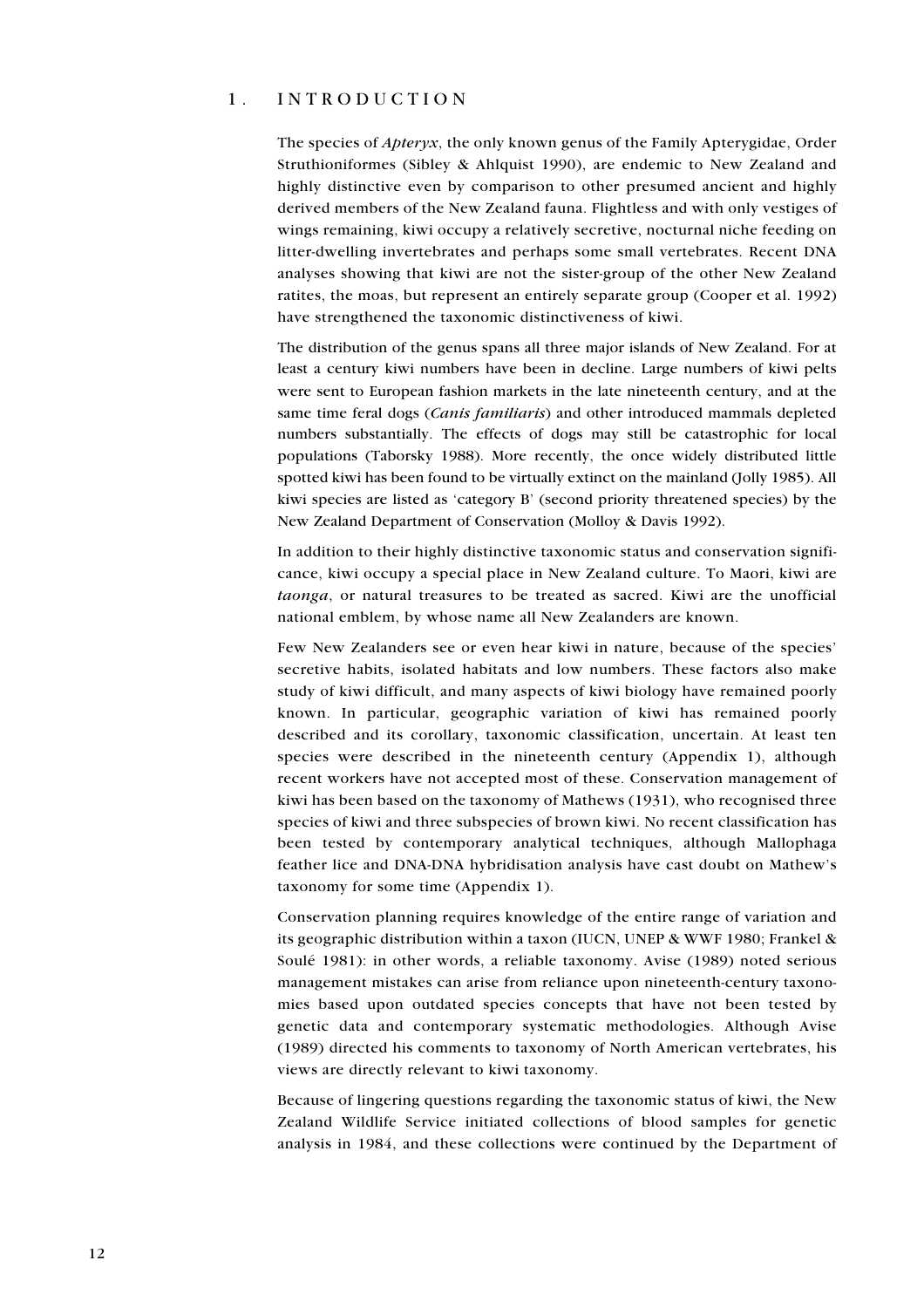Conservation and other interested groups. Using these blood samples, this study sought to:

- Examine geographic variation in allozymes (proteins showing Mendelian assortment) in all presently described species of kiwi, especially those populations of uncertain taxonomic status.
- Use these data to assess the existing taxonomy of kiwi.
- Identify populations or taxa of particular conservation significance.

We particularly wished to test the assumptions of Mathews' (1931) taxonomy against the geographic pattern of allozyme variation. The taxonomy of Oliver (1930)—four species in total, including two species of brown kiwi—offers a clear alternative hypothesis. We also wanted to assess the level of distinctiveness of little spotted kiwi: Do genetic data offer any support for separate generic identity?

#### 2. METHODS

#### 2.1 Samples and collection of blood

Approximately 1–2 ml of blood were collected from each of 245 individuals from 30 locations and 6 captive populations between 1984 and 1992. These samples represent all taxa recognised by recent taxonomies and as broad an array as possible of natural populations (Fig. 1, Appendix 2). Populations of particular interest included those where different species could occur sympatrically, those of uncertain origin on Kapiti Island and Little Barrier Island, and those already identified as being of special concern, especially Okarito brown kiwi. The origin of captive birds was determined whenever possible.

Sample sizes varied from one to 38 individuals per population. Small sample sizes are sufficient to assess specific status in most instances (Sarich 1977; Gorman & Renzi 1979): results are improved more by increasing the number of genetic loci examined than by increasing sample sizes.

Blood was collected into heparinised needles from a vein running along the inside of the tarsometatarsus. Where feasible, whole blood was separated immediately into red cells and plasma by centrifugation. Red cell components were diluted 1:1 with distilled water in order to lyse the red cells. Blood fractions were snap frozen and stored at –80°C at the National Frozen Tissue Collection, National Museum, or at Victoria University, until subjected to allozyme analysis.

A complete set of allozyme loci could not be resolved from whole blood samples, so their use was discontinued.

#### 2.2 Electrophoretic techniques

Red cells and plasma were subjected to starch gel electrophoresis according to the techniques of Allendorf et al. (1977) and Herbert et al. (1993). In order to maximise the number of loci examined, all combinations of four gel/electrode buffer systems and 40 different protein (mainly enzyme) stains were examined for electrophoretic activity and resolution. Proteins of individuals that showed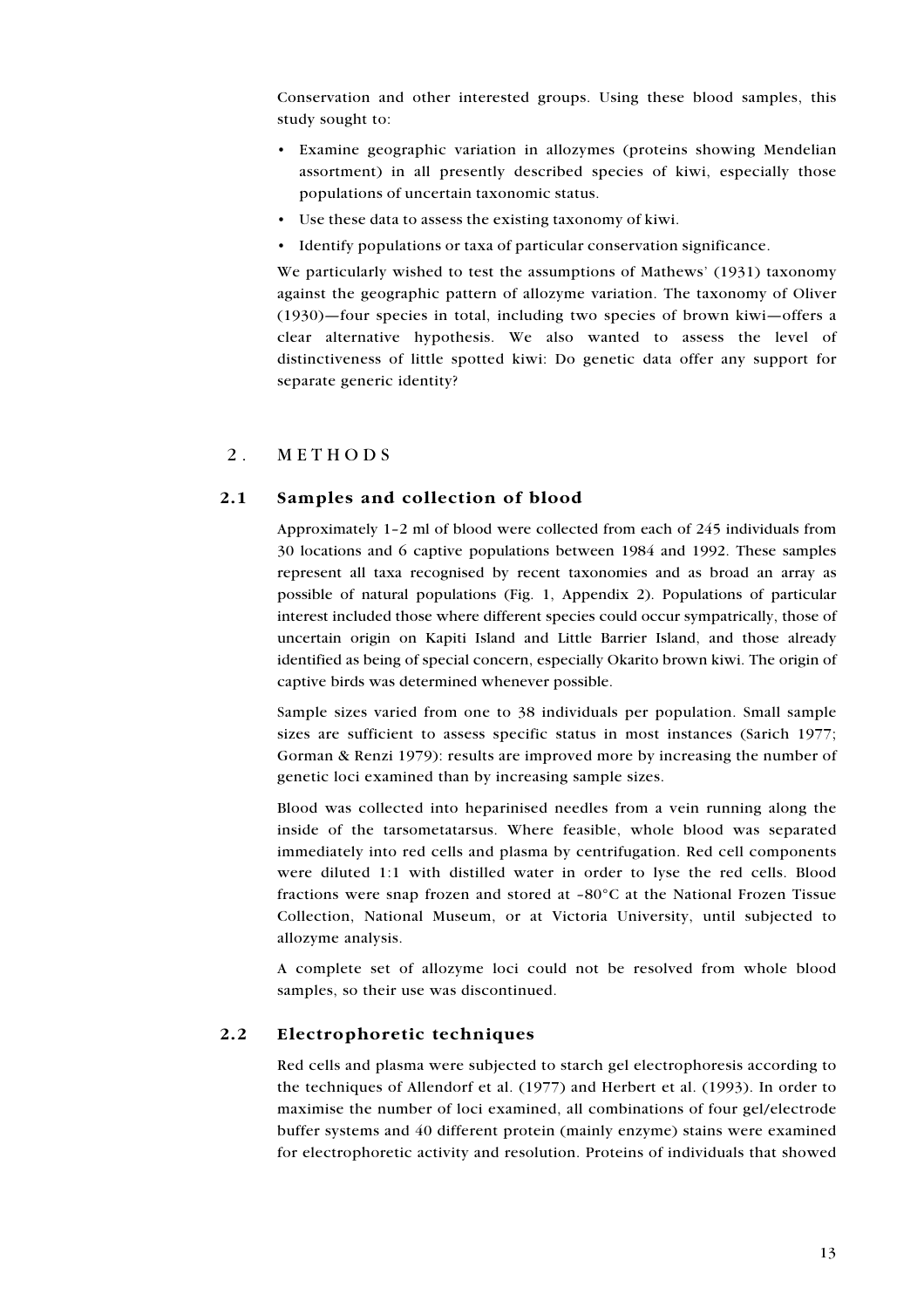



the same mobility on a gel stained for a particular enzyme were considered to be encoded by the same Mendelian allele, whereas those showing different mobilities were assumed to be encoded by different alleles. As not all amino acid substitutions alter the mobility of the resulting protein, allozyme electrophoresis is estimated to identify no more than 30% of variation at polymorphic loci (Lewontin 1974; King & Wilson 1975). Therefore, estimates of genetic (allozyme) divergence can be assumed to be substantial underestimates.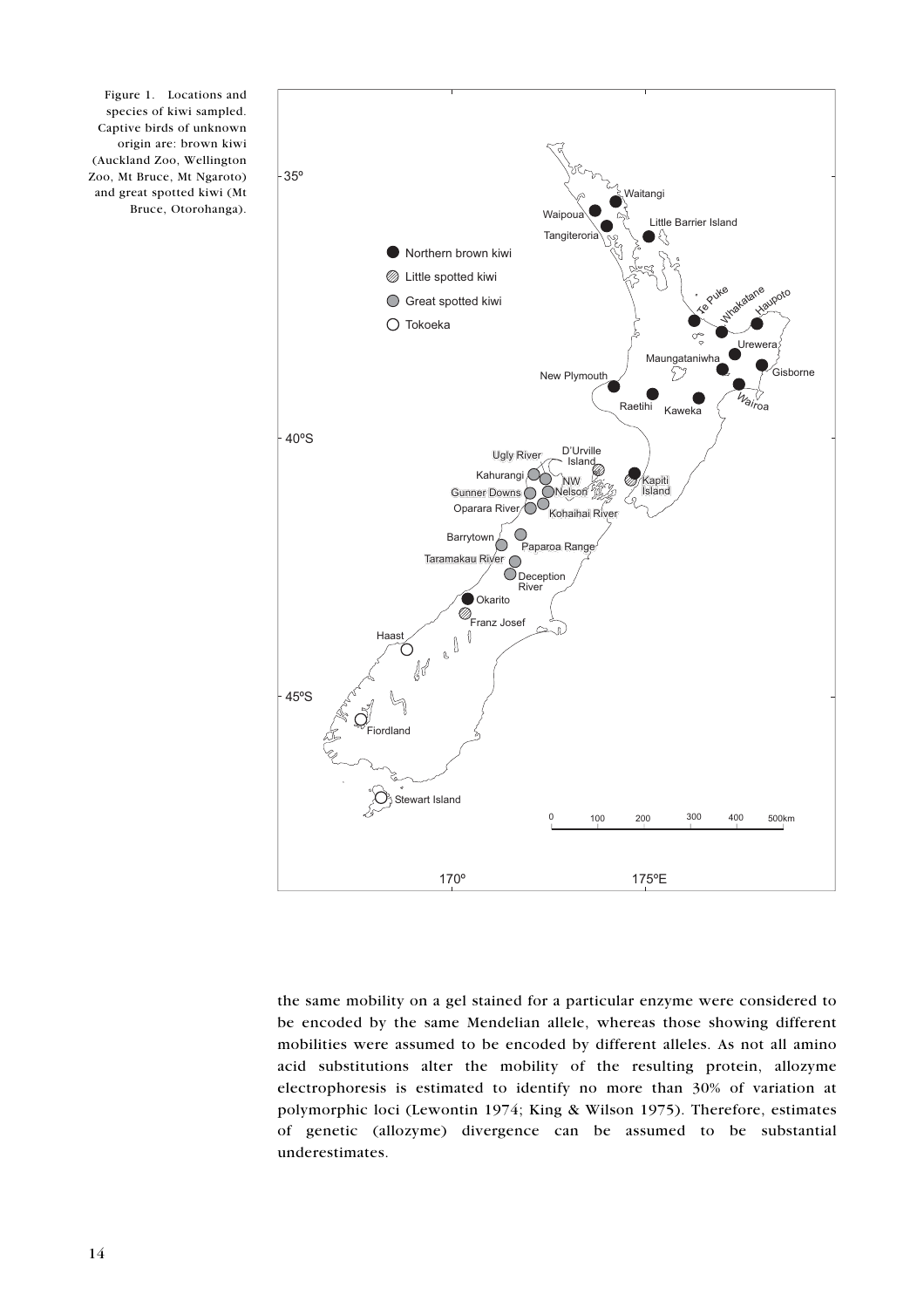# 2.3 Allozyme nomenclature and analysis

The following nomenclature, based on the recommendations of Murphy and Crabtree (1985), has been used when labelling genetic loci and alleles:

- 1. Loci are indicated in italics.
- 2. Multiple loci are labelled sequentially beginning from the most cathodal locus.
- 3. Alleles are indicated by a lower case letter, not italicised, within parentheses. For example,  $Ldb-1(c)$  refers to the c allele at the most cathodal locus encoding the enzyme lactate dehydrogenase.

The BIOSYS–1 programme (Swofford & Selander 1981) was used to compute:

- 1. Gene and genotype frequencies for each population.
- 2. Unbiased estimates of genetic distance  $(D;$  Nei 1978) between pairwise combinations of populations.
- 3. A phenetic clustering algorithm (WPGMA; Sneath & Sokal 1973) over all populations.

# 3. RESULTS

# 3.1 Levels of allozyme variation

Genetic variation was detected at 12 of 30 blood loci examined. At four of these loci, rare alleles were identified in only one or a few populations. With one exception, the observed proportion of heterozygotes over all loci,  $\overline{H}$  varied from 0 to 0.03, levels that are normal for tetrapod vertebrates (Avise et al. 1980). The exception was a single bird captured at Franz Josef that was heterozygous at four loci ( $\bar{H} = 0.14$ ). This unusually high variability was interpreted to indicate that the bird is an  $F_1$  hybrid between little spotted and brown kiwi (see section 3.5.2).

# 3.2 Geographic variation and species identification

Allozyme electrophoresis is a powerful tool for identification of specific differentiation when two divergent forms occur sympatrically (Allendorf et al. 1977; Daugherty et al. 1990). Fixation for alternate alleles at one or more loci, i.e. the absence of heterozygous individuals, confirms reproductive isolation, meeting the primary criterion of the biological species concept (Mayr 1969).

However, sympatric occurrence of kiwi species is rare, and thus we relied on an analysis of pattern and level of geographic differentiation to assess species status. Phenetic cluster analysis of allozyme variation in all populations clearly distinguished four main geographic groups of kiwi (Fig. 2):

- Little spotted kiwi, A. owenii, on Kapiti Island and D'Urville Island.
- Great spotted kiwi, A. haastii, all found in northwestern South Island.
- Northern brown kiwi, A. *mantelli*, including all North Island populations and that at Okarito on the West Coast of the South Island.
- Tokoeka, A. australis, including brown kiwi populations from Haast, Fiordland and Stewart Island.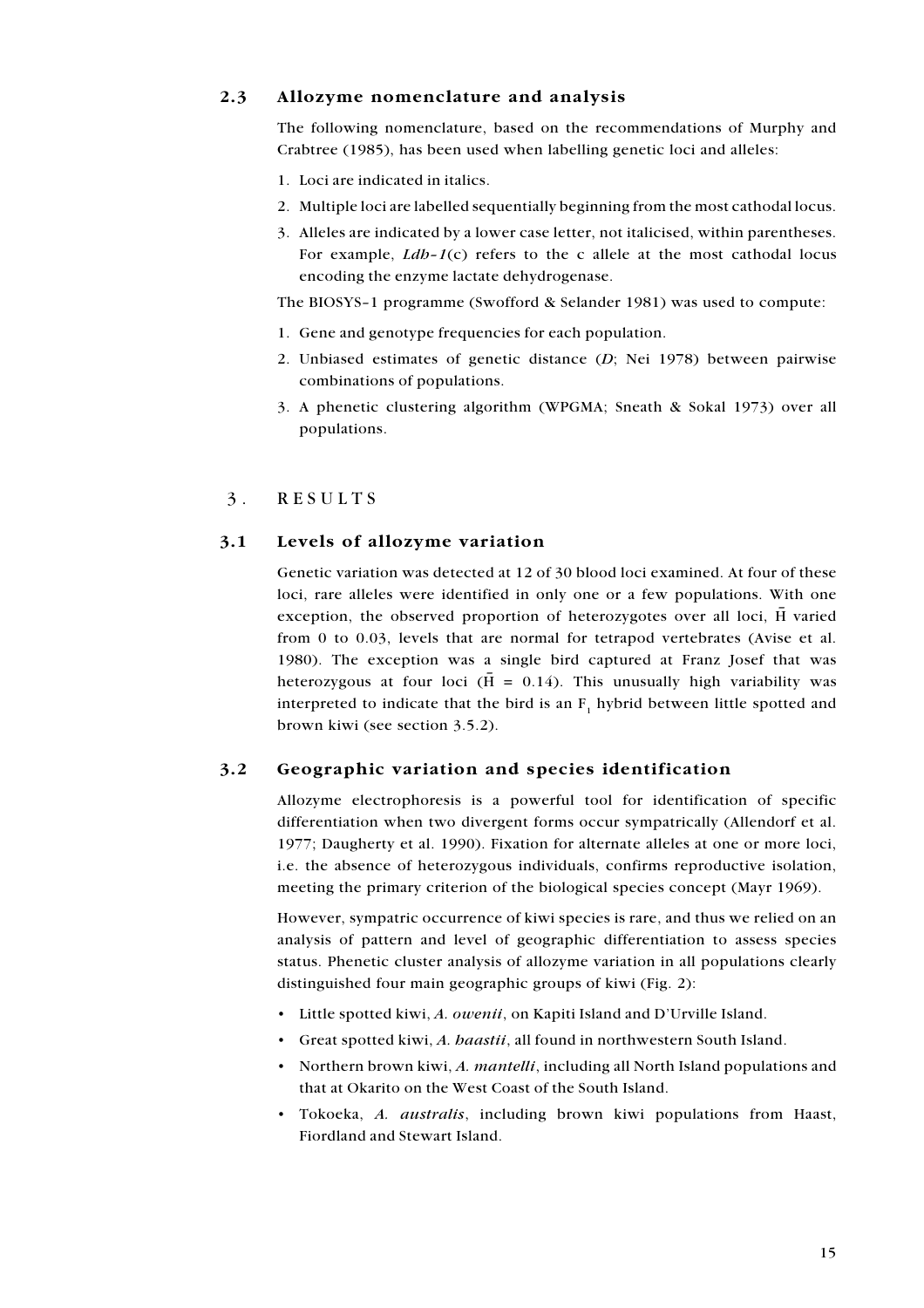

Figure 2. Weighted pair group cluster analysis of allozyme variation among all species of kiwi. The Franz Josef hybrid individual and the Kapiti Island brown kiwi hybrid population are not included.

> The effects of five variable loci (Table 1) define the four groups. Little spotted kiwi are distinguished from all other species by fixation (i.e. 100% occurrence) for the unique allele  $Pep-3(b)$ , and great spotted kiwi are fixed for the unique allele  $Pep-3(c)$  (Fig. 3A). Northern brown kiwi are fixed for the unique allele  $Hb-2(a)$  (Fig. 3B). Tokoeka are not distinguished by unique alleles, but are clearly differentiated from northern brown kiwi by possession of  $Hb-2(b)$  and from all other species by a unique combination of alleles at loci Hb–2, Lap–1 and Pep–3.

> The allopatric distribution of these four groups does not allow for a direct test of reproductive isolation under the biological species concept (Mayr 1969). However, fixation for alternate alleles at a number of loci strongly supports the view that gene flow among these groups is extremely limited.

> Additionally, the data are consistent with recognition of at least four species under two other contemporary species concepts. The evolutionary species concept considers a species to be 'a single lineage of ancestral-descendant populations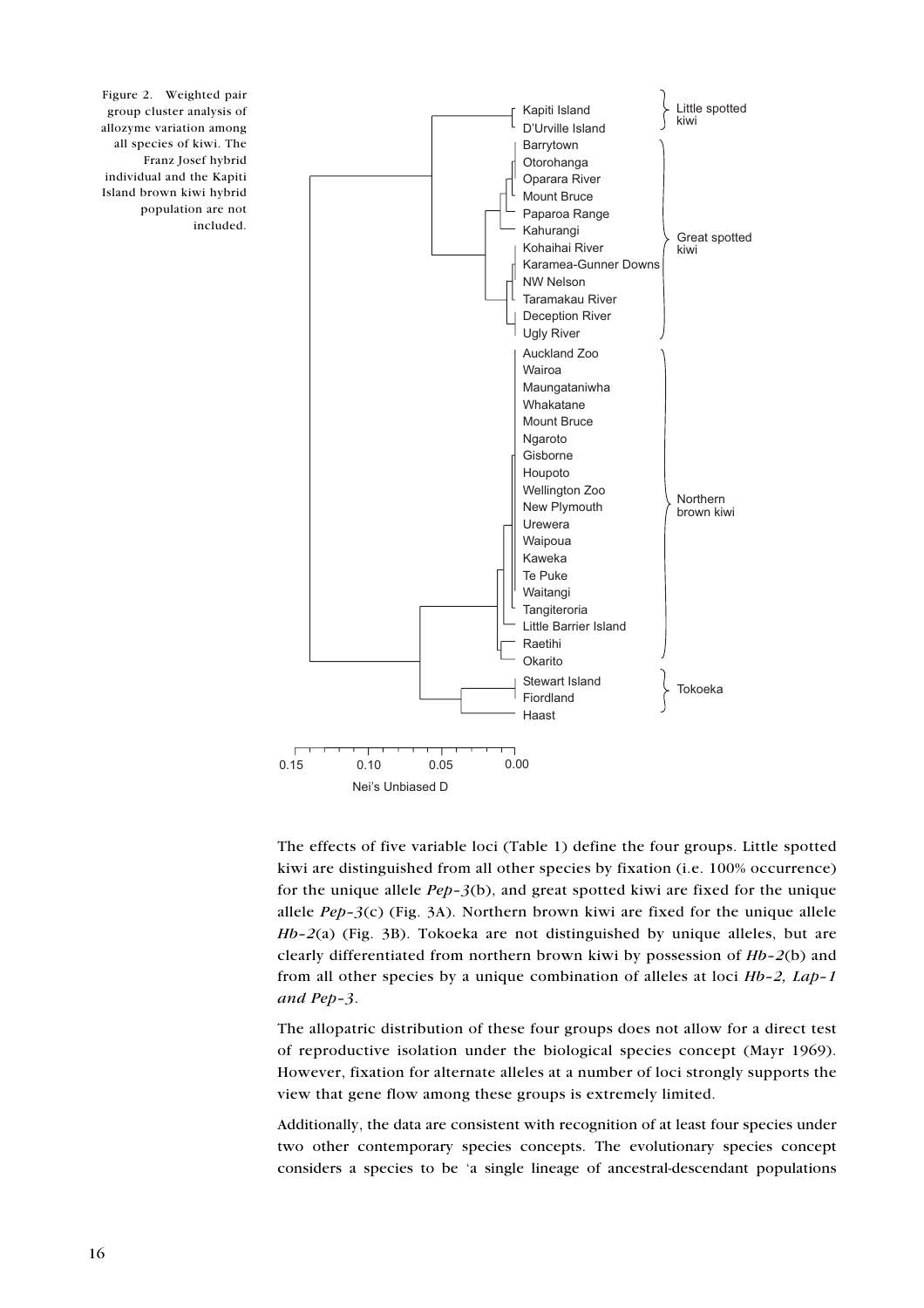

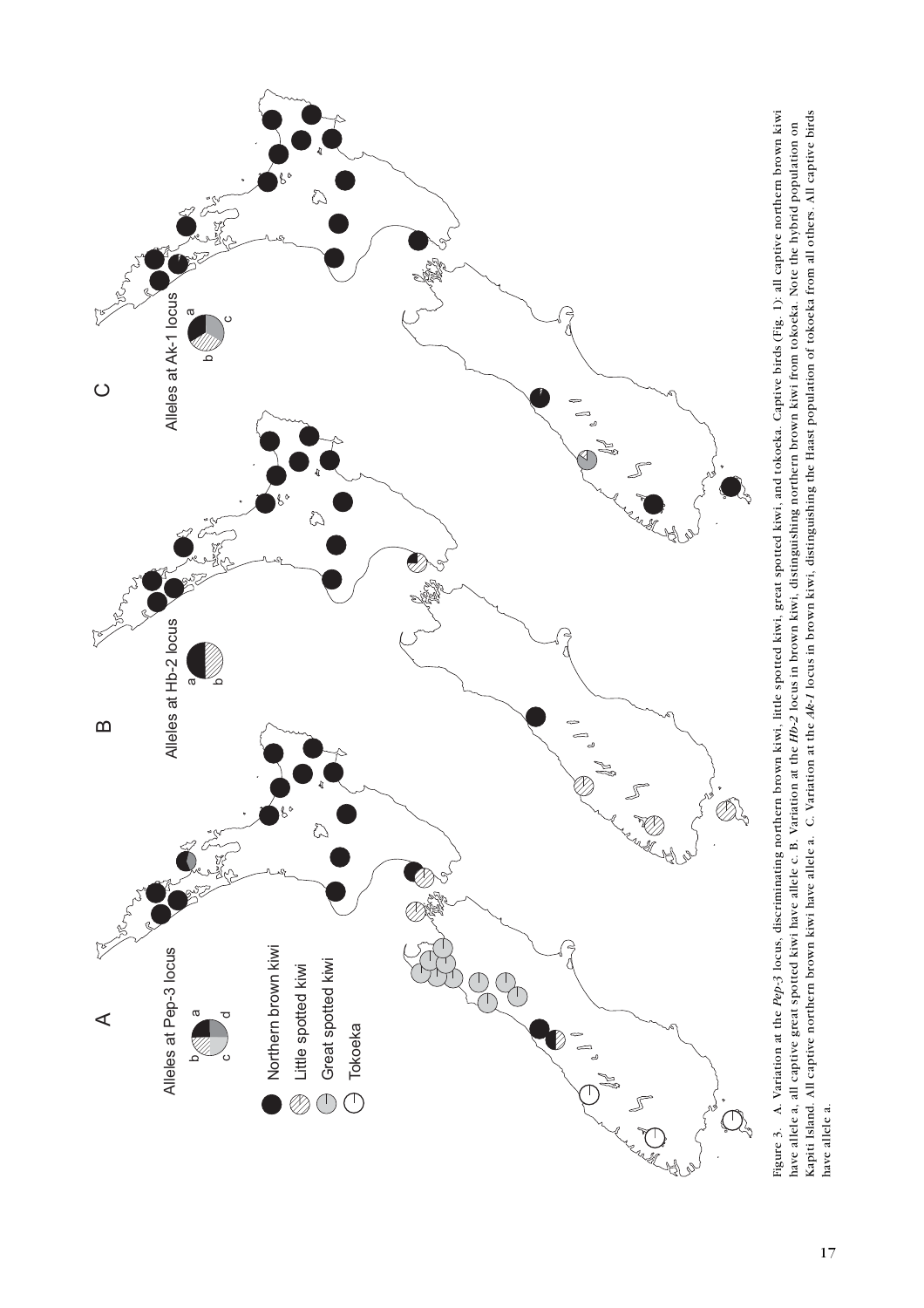TABLE 1. ALLELIC DISTRIBUTION AT FIVE DIAGNOSTIC VARIABLE ALLOZYME LOCI THAT DISTINGUISH THE SPECIES OF KIWI AND THE TWO GROUPS OF TOKOEKA, AND SIGNIFICANT POPULATIONS AND HYBRIDS.

|                                  | LOCUS          |                               |      |      |                         |
|----------------------------------|----------------|-------------------------------|------|------|-------------------------|
|                                  |                | $Ak-1$ $Gda Hb-2$ $Lap-$<br>1 |      |      | $PeD-3$                 |
| Species (population)             |                |                               |      |      |                         |
| Little spotted kiwi              | a <sup>1</sup> | a                             | b    | b    | b                       |
| Great spotted kiwi               | a              | a                             | b    | b, c | $\mathbf{C}$            |
| Northern brown kiwi              | a <sup>1</sup> | $b^2$                         | a    | a    | a                       |
| Tokoeka (Haast)                  | b, c           | a, b                          | b    | a    | a                       |
| Tokoeka (Fiordland-Stewart       | a              | $\mathbf b$                   | b    | a    | a                       |
| Island)                          |                |                               |      |      |                         |
| Special populations/hybrids      |                |                               |      |      |                         |
| Little Barrier Island brown kiwi | a              | b                             | a    | a    | a, d                    |
| Kapiti Island brown kiwi         | a              | b                             | a, b | a    | $\overline{\mathbf{3}}$ |
| Franz Josef hybrid kiwi          | a              | a, b                          | a, b | a?   | a, b                    |

 $1$  One or two rare heterozygotes for allele b present.

<sup>2</sup> Three heterozygotes for allele c present.

<sup>3</sup> Could not be resolved.

which maintains its identity from other such lineages and has its own evolutionary tendencies and historical fate' (Wiley 1978). The phylogenetic species concept recognises a species as 'the smallest diagnosable cluster of individual organisms within which there is a parental pattern of ancestry and descent' (Cracraft 1983). Both definitions would justify species status for tokoeka: the phylogenetic definition could be used to justify further taxonomic subdivision of tokoeka (see section 3.3.3).

Levels of differentiation among groups also support specific distinctiveness of each group. In general, birds show lower levels of allozyme divergence than other vertebrates: the mean level of Nei's *D* between congeneric pairs of bird species is approximately 0.05 (Avise et al. 1980; Baker et al. 1985). A Neiís *D* of approximately 0.06 separates the two species of brown kiwi from each other and the two species of spotted kiwi from each other. The two spotted kiwi differ from the two brown kiwi at a *D* of approximately 0.14, reflecting fixed differences at *Lap-1* and *Pep-3* and a nearly fixed difference at *Gda-1*.

Some previous taxonomies had proposed separate generic recognition for little spotted kiwi (Mathews 1931; Verheyen 1960). Allozyme data offer no support for this view, which would require that little spotted kiwi form a sister-group to all other species. Instead, the two spotted kiwi form one group, to which the brown kiwi are the sister-group (Fig. 2). The level of genetic differentiation  $(D = 0.14)$  is well within the range found within many congeneric species of birds (e.g. Baker & Strauch 1988).

# **3.3 Within-species divergence and populations of special significance**

In general, levels of divergence among populations within the four species defined above were about an order of magnitude lower than that between groups (Fig. 2). For example, divergence between the two populations of little spotted kiwi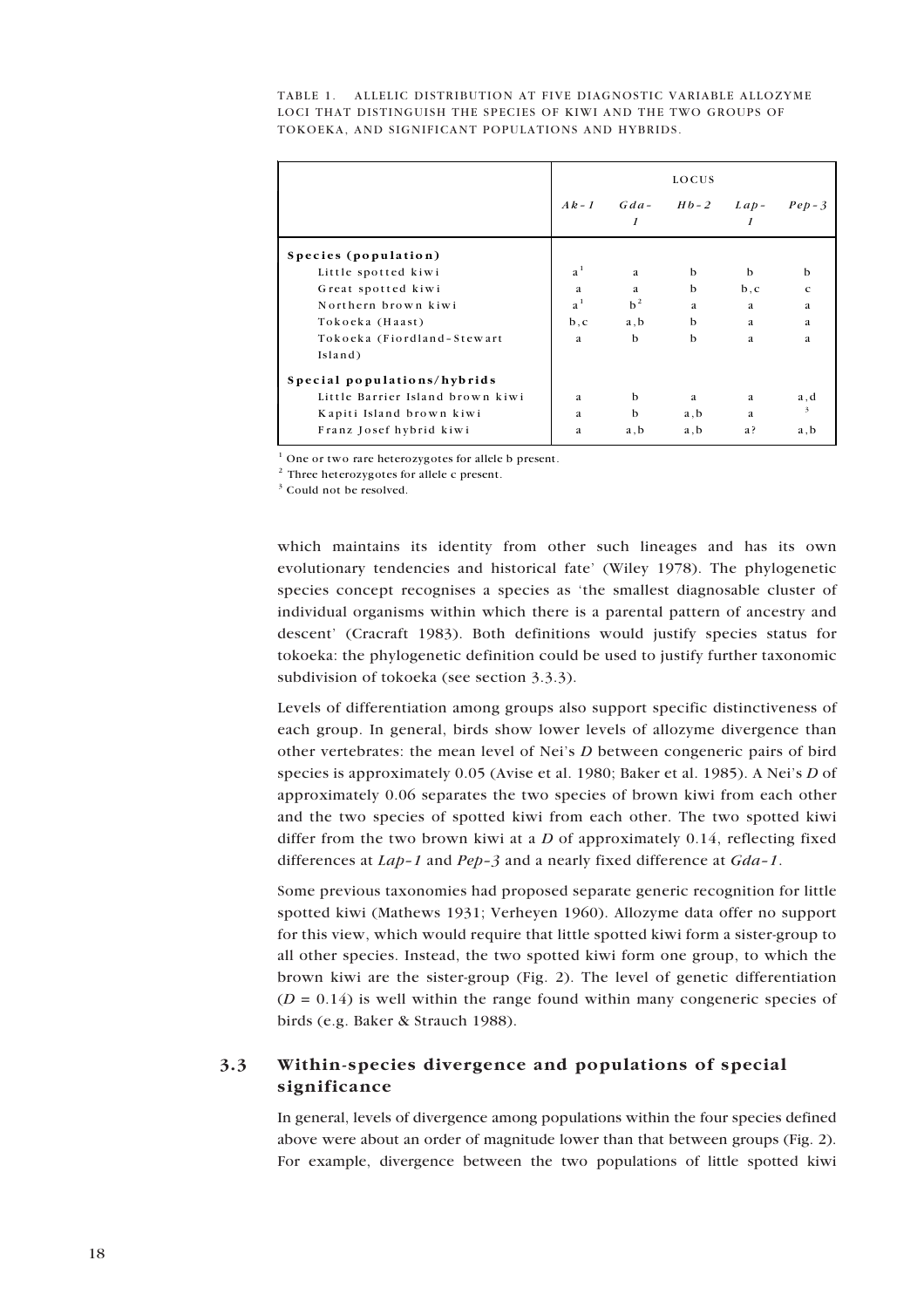reflected only small frequency differences at two loci. However, a small number of populations of the other species exhibited distinctive patterns of allozyme variation that indicate they constitute separately evolving populations that require individual management or further research to confirm their status.

#### 3.3.1 Great spotted kiwi

Allelic frequency differences at four allozyme loci  $(Gp-2, Idp-2, Lap-1, Pgi-1)$ produced a pattern of variation that showed little correlation with geography. Some populations resembled distant populations more closely than they did geographically proximate populations. Values of D varied from 0 to 0.04. This level of divergence and the absence of geographic patterning could indicate that great spotted kiwi populations have limited gene flow with genetic drift as a primary evolutionary force.

Sample sizes for this taxon were too small to make firm conclusions. In the extreme case, the species may contain further taxonomic diversity that could be recognised by higher resolution studies with larger sample sizes. The population from Kahurangi Point differed notably from others due to a high frequency (0.5) of the unique allele  $Ldb-1$ (d).

#### 3.3.2 Northern brown kiwi

North Island populations of brown kiwi were quite uniform genetically. Of the three populations that appear distinct on the dendrogram (Fig. 2), that from Raetihi is only a single captive individual heterozygous for allele b at  $Ldb-2$ . Its significance could only be determined by further samples from that site.

The two other divergent populations are represented by larger sample sizes. The Little Barrier Island population (sample size,  $N = 7$ ) has the only other heterozygote found for *Ldb*-2(b). More significantly, this population is distinguished most strongly by the high frequency  $(0.43)$  of Pep-3(d), an allele found only in Little Barrier kiwi. Remarkably, no heterozygotes were found at this locus: rather, only alternate homozygous types were found. This result could reflect: (a) technical difficulties in establishing genotypes at this locus; (b) sampling error; or (c) the existence of cryptic species of brown kiwi on this island. The latter possibility seems very remote, but cannot be excluded without further research.

The most significant northern brown kiwi population is that from Okarito  $(N = 10)$ . It is clearly differentiated from other northern populations by a high frequency (0.6) of  $Ldb-2(c)$ , an allele found only in low frequency at Waitangi (0.06) and moderate frequency (0.16) at Tangiteroria. This is the only South Island population of the northern type, isolated by several hundred kilometres from the nearest conspecific population. The genetic distinctiveness and geographic isolation of this population fully support the protection accorded this population as the result of the work of C. Roderick and B.E. Reid (Peat 1990, New Zealand Wildlife Service File 25/4/21), and argue strongly for its continued high conservation priority.

#### 3.3.3 Tokoeka

The Stewart Island population ( $N = 35$ ) of tokoeka possesses rare alleles, at four loci  $(Ak-2, Gp-2, Pep-2, Gpg-1)$ , that are not found in the Fiordland sample  $(N = 5)$ : otherwise, they show no differences in allozyme frequencies. This suggests that Foveaux Strait has posed little obstacle to gene exchange in recent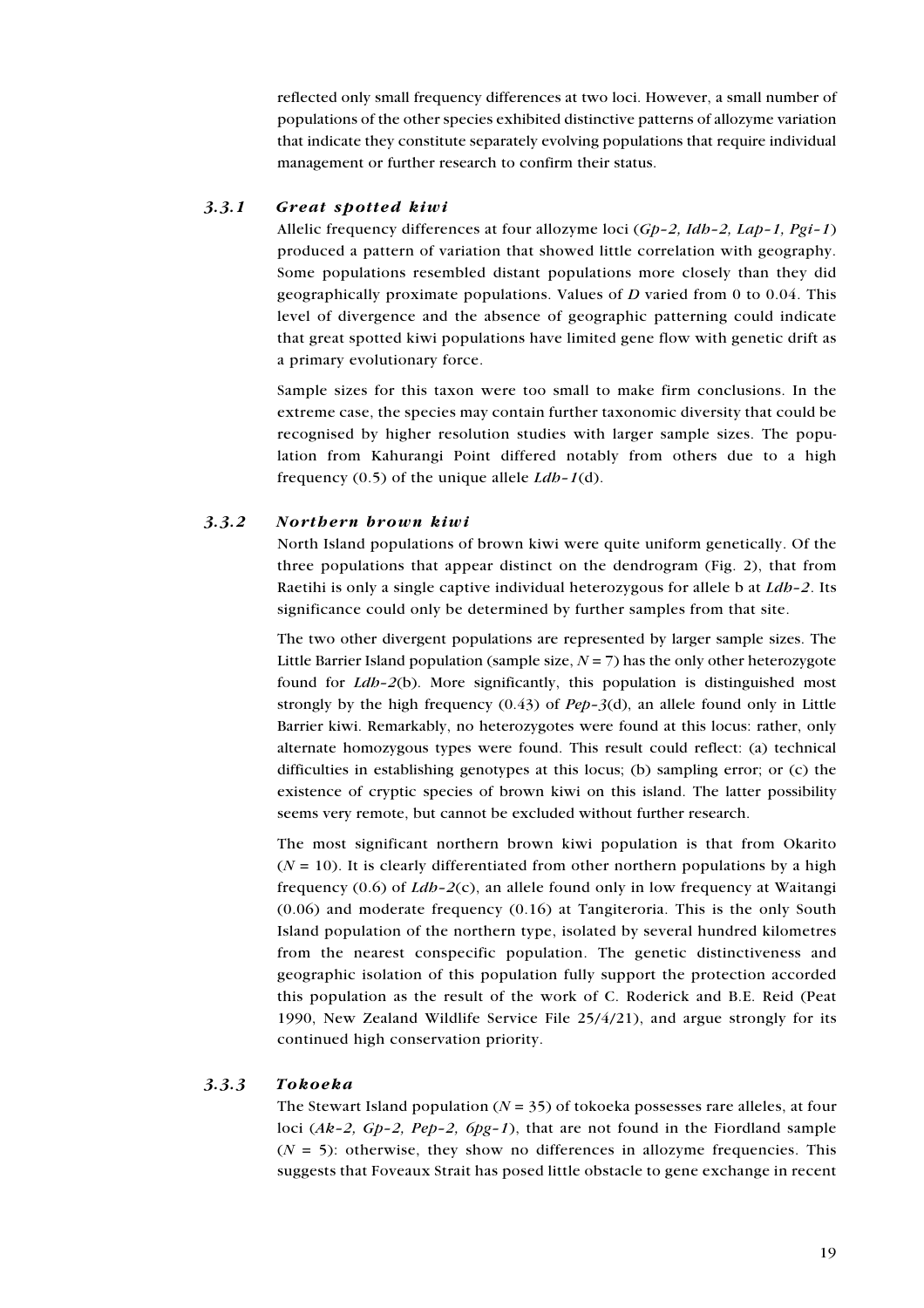evolutionary time even for a flightless bird, a view supported by very limited allozyme divergence found also in kakapo with a similar distribution (Triggs et al. 1989).

The Haast tokoeka population  $(N = 3)$  shows marked genetic divergence associated with its geographic isolation. This results from a high-level frequency difference at  $Gda-1$  and a fixed difference at  $Ak-1$  (Table 1, Fig. 3C). The level of genetic difference  $(D = 0.04)$  between Haast versus other tokoeka populations approaches the average ( $D = 0.05$ ) for congeneric populations of birds (Avise et al. 1980; Baker et al. 1985). In fact, Haast tokoeka meet the phylogenetic species criteria of Cracraft (1983): 'the smallest diagnosable cluster ...' A decision on their species status requires further evidence, but a high conservation priority based on genetic distinctiveness and geographic isolation is clearly warranted.

# 3.4 Origin of island populations

At least three populations of kiwi on islands are believed to have originated from transfers from mainland populations in European times: brown kiwi on Little Barrier Island, and brown kiwi and little spotted kiwi on Kapiti Island (Peat 1990).

#### 3.4.1 Kapiti Island little spotted kiwi

Genetic data reveal little new information for Kapiti Island little spotted kiwi: they closely resemble the D'Urville Island birds. Allozyme data are consistent with a South Island origin, but cannot exclude a North Island origin or confirm that the birds are indigenous rather than introduced.<sup>1</sup>

#### 3.4.2 Kapiti Island brown kiwi

Allozyme data are more informative in the case of the Kapiti Island brown kiwi. These possess both alleles a and b at the diagnostic  $Hb-2$  locus. The a allele is found only in northern brown kiwi: the data cannot determine whether the northern brown kiwi ancestors were resident on Kapiti Island or were introduced from the mainland. The  $Hb-2(b)$  allele could only have come from hybridisation with either a tokoeka or, less likely, a little spotted kiwi. Hybridisation with a little spotted kiwi might be detected if the Kapiti Island brown kiwi possessed the diagnostic  $Pep-3(b)$  allele, but we could not resolve the genotype at that locus.

Two other loci offer further information. Kapiti Island brown kiwi are fixed for  $Ak-I(a)$ , an allele found in northern brown kiwi and southern tokoeka, but not Haast tokoeka. This would seem to exclude the birds from having a Haast ancestry. Kapiti Island brown kiwi also are fixed for  $Gda-1(b)$ , found in all brown kiwi populations.

The present data on Hb–2 confirm that the Kapiti Island brown kiwi population has both southern tokoeka and northern brown kiwi ancestry. Further studies may be able to resolve the parentage of the Kapiti Island brown kiwi population more precisely.

<sup>&</sup>lt;sup>1</sup> Jolly and Daugherty (this volume) suggest that the absence of archival evidence for the introduction of little spotted kiwi supports a natural origin for this species on Kapiti Island.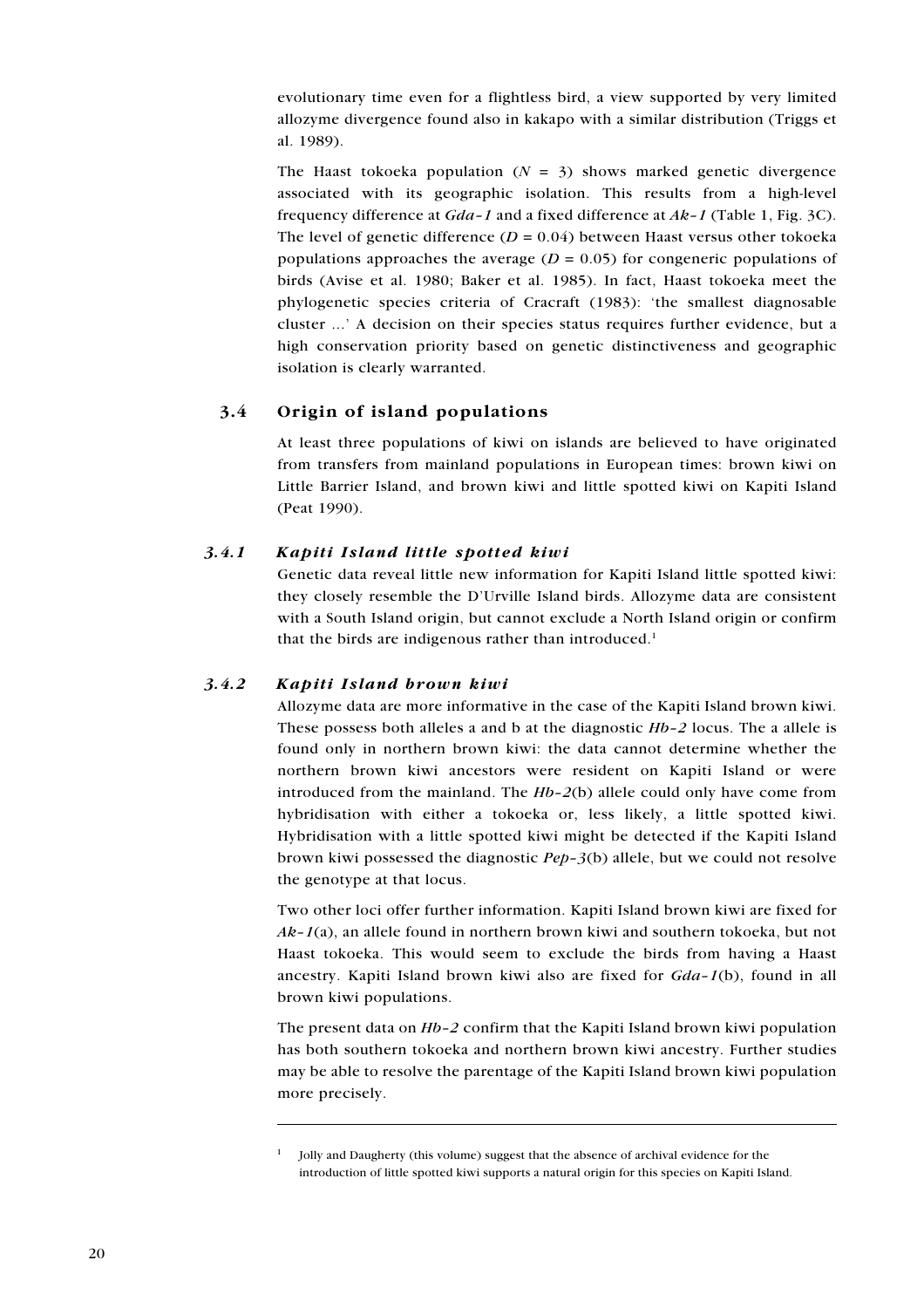#### 3.4.3 Little Barrier Island brown kiwi

This population possesses a unique allele,  $Pep-3(d)$ , in high frequency (0.43) and only in the homozygous condition (section 3.3.2). If this allele has been introduced to the island, its source mainland population is not represented among our sample sites. It is possible that this allele achieved high frequency via genetic drift in its isolated site. It is also possible that  $Pep-3(d)$  was the only allele at this locus in the island populations when birds from mainland populations were introduced, giving rise to present intermediate frequencies. The failure to find heterozygotes at this locus may be entirely due to technical difficulties in determining genotype at this locus, but the possibility of it reflecting reproductive isolation among two types on Little Barrier Island strongly supports further research on these birds.

#### 3.5 Hybridisation

The primary criterion of the biological species concept (Mayr 1969) is reproductive isolation. Nonetheless, many pairs of congeneric species, including bird species, are fully interfertile (Mayr 1963), although hybridisation occurs only rarely due to behavioural isolating mechanisms. Such occasional hybridisation is often due to human-related factors such as habitat alteration or captivity, and is usually considered not to challenge seriously the separate specific recognition of the two species.

Shared rare alleles can provide circumstantial evidence of hybridisation. For example, one Kapiti Island little spotted kiwi was heterozygous for the allele  $Ak-1(b)$ , which is otherwise known only from brown kiwi from Tangiteroria, Okarito and Haast. The Kapiti Island heterozygote could thus reflect an ancient hybridisation of a little spotted kiwi with a Kapiti Island brown kiwi, which themselves are hybrids (sections 3.4.2 and 3.5.1). While other hypotheses could explain this event, allozyme data confirm at least two instances of hybridisation between kiwi species.

#### 3.5.1 Kapiti Island brown kiwi

Kapiti Island brown kiwi are most likely the result of hybridisation of northern brown kiwi and southern tokoeka ancestral types (section 3.4.2). No management implications arise from this finding: healthy populations of both parental types exist, and no obvious gain would arise from any management action affecting this population. However, Kapiti Island brown kiwi should not be used as a source population for transfers to a new location.

# 3.5.2 Franz Josef kiwi

A single bird caught near Franz Josef township and identified morphologically as a small great spotted kiwi proved to be heterozygous at four loci  $(Gda-1)$ ,  $Hb-2$ ,  $Pep-3$ ,  $Pgi-1$ ). At all four loci, one of the alleles proved to be of a type found in northern brown kiwi: alleles at the diagnostic loci Hb-2 and Pep-3 confirmed that one of the parents of this bird was a brown kiwi of a genetic type similar to the nearby Okarito population. DNA analyses also identified a mitochondrial type similar to that at Okarito, indicating that the mother had been a brown kiwi (A.J. Baker, pers. comm.). The other allele at each locus was a type found only in spotted kiwi: at Pep–3, the bird was heterozygous for the diagnostic allele b, indicating that one parent had been a little spotted rather than a great spotted kiwi.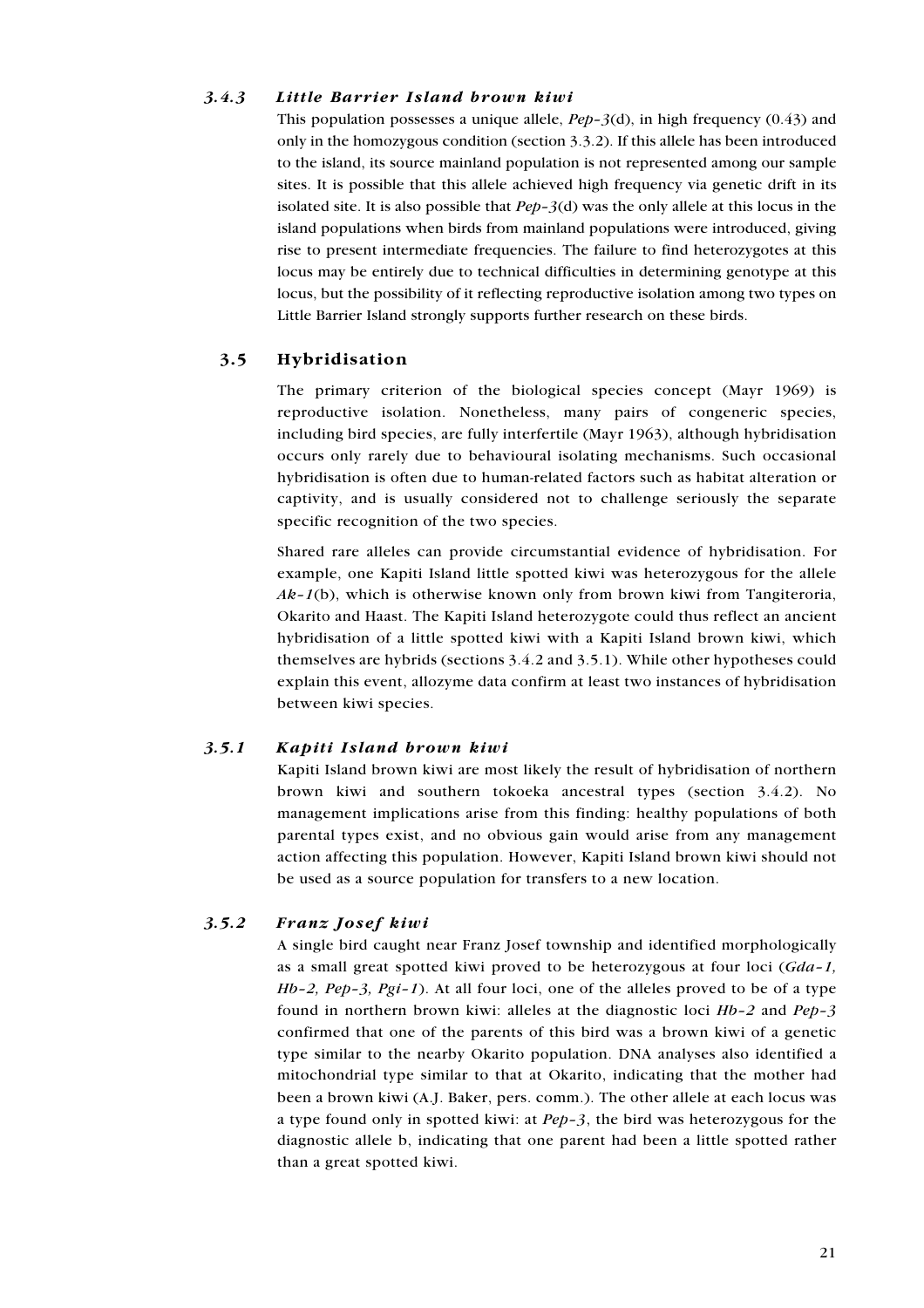This finding has several significant consequences. First, genetic data identified a parentage entirely unexpected by morphological appearance. Had the bird been a great spotted kiwi, and thus the sole known survivor of that species in South Westland (Jolly 1992), one management option was to move it to the nearest extant population. Such an action would have been entirely inappropriate, and was not undertaken when the true identity was established.

Second, hybridisation is confirmed to occur even among the most divergent types of kiwi under at least some conditions in nature. However, it may result from the greatly depleted state of little spotted kiwi in the region. One of the last little spotted kiwi known to occur on mainland South Island was seen at Okarito in 1938.

Rothschild (1893, 1899) described the West Coast little spotted kiwi, which he named A. occidentalis. He described it as larger in size than A. owenii, with more regular, wide pale bars, and more developed feathers with a lighter tip. Buller (1905) noted that the plumage of a West Coast spotted kiwi which he called A. occidentalis was similar 'to A. haasti [sic], but paler'. He also noted that this bird had dark coloured legs, in which respect it agreed with the colouration of A. haastii. It is not surprising, therefore, that the Franz Josef bird was originally identified as a great spotted kiwi.

The occurrence of this hybrid in the same region where A. occidentalis was originally described suggests several hypotheses. First, A. occidentalis may be a name applied to a recurring interspecific hybrid at sites where brown and little spotted kiwi occur in sympatry: in other words, A. occidentalis was never a distinct species. Second, A. *occidentalis* may have been a distinct species that is now extinct, but whose genes have survived in the bird we analysed via hybridisation. Third, A. occidentalis may have been a distinct species but has no relationship to the bird we analysed and is now extinct.

If the parent of this hybrid bird was a little spotted kiwi, it would represent one of the most recent instances of that species surviving on the mainland.

#### 4. DISCUSSION

The primary working goal of this research was to test existing taxonomies of kiwi, but the larger issue was providing information to assist their management. As Avise (1989) eloquently observed, taxonomies are not irrelevant abstractions but the essential foundations of conservation practice. Taxonomy may be destiny for endangered plants and animals (May 1990). The first criterion for ranking for protection by the New Zealand Department of Conservation is 'taxonomic distinctiveness' (Molloy & Davis 1992).

Historically, conservation activities were directed at the species level, but more recent authors have argued that populations and metapopulations—conspecific groups of interacting populations—are the proper focus for conservation (IUCN, UNEP & WWF 1980; Avise 1989; Crozier 1992). A focus on the species level may fail to protect the full range of diversity because (a) different species concepts can produce differing formal taxonomies, and (b) most species exhibit geographic genetic variation, sometimes considerable in extent, over their entire range (Rojas 1992). A preferable method for dealing with these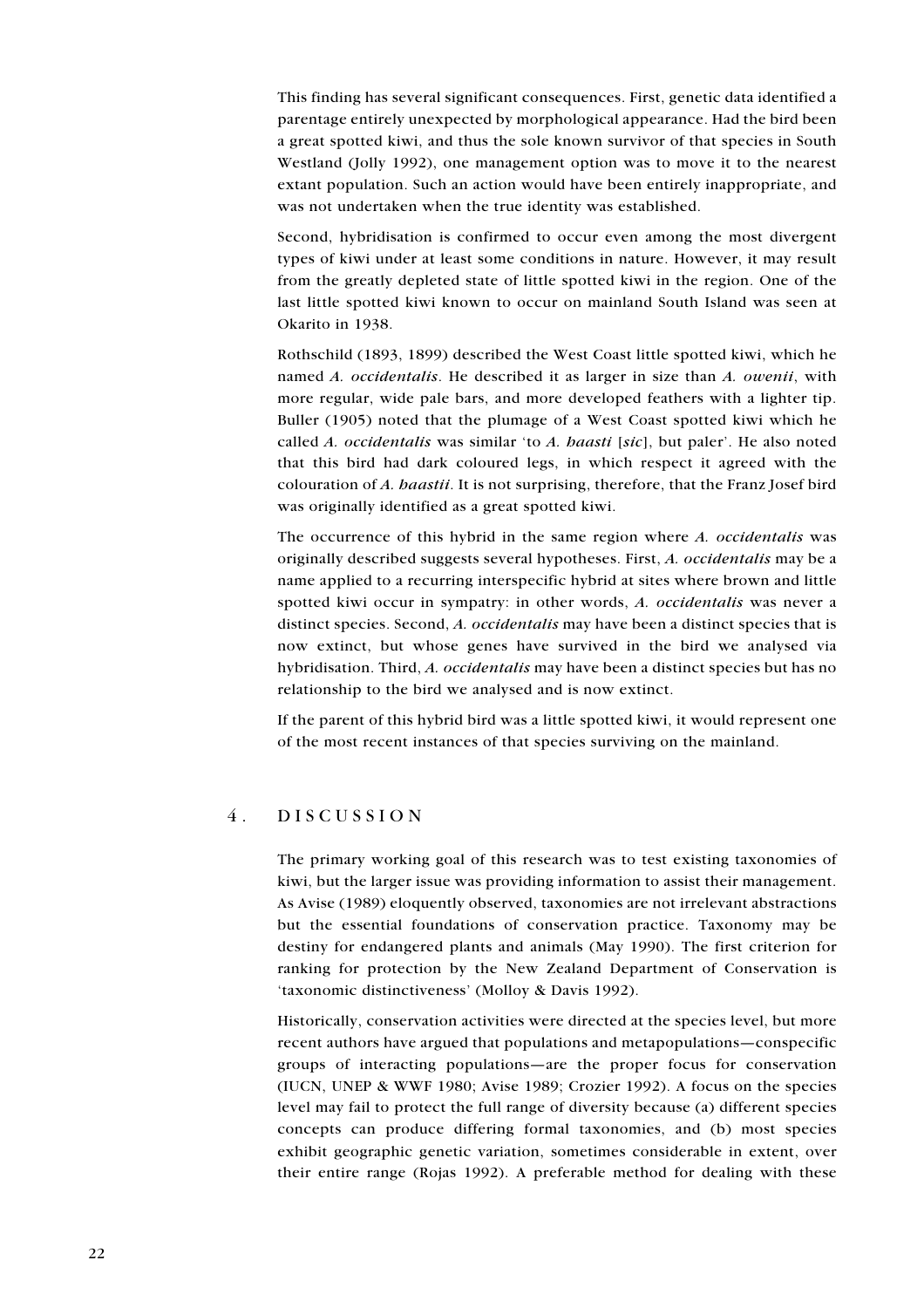problems is to use genetic data to identify key populations or groups of populations that, collectively, conserve the full range of variation within taxa (Avise 1989; Crozier 1992). This view has been acknowledged in the 1992 Convention on Biological Diversity (UNEP 1992) and is accepted in our management recommendations below.

Within New Zealand, genetic data have revealed significant cryptic diversity, particularly among terrestrial reptiles (Daugherty et al. 1990a, 1990b, 1993; Patterson & Daugherty 1990). Subsequent taxonomic revisions have provided a firmer foundation for management, but the pattern of geographic variation should serve as the primary criterion for determining conservation priorities (Daugherty et al. 1990).

Genetic data have been used to assess geographic variation of an array of New Zealand birds (Triggs & Daugherty 1990; Baker 1991; Daugherty & Triggs 1991). Patterns of allozyme variation have challenged the taxonomic classification of Blue Penguins, Eudyptula minor (Meredith & Sin 1988; Turbott 1990), for example, but unexpected diversity has been found less commonly than in reptiles (e.g. Triggs et al. 1989; Herbert et al. 1993).

Allozyme variation in kiwi reveals an uncommon pattern for birds, in that congeneric species are well differentiated genetically, as are some local populations. In many ways, the outcome of the study presented here markedly resembles that of a similar survey of genetic variation in tuatara, Sphenodon sp. (Daugherty et al. 1990), in that:

- Both kiwi and tuatara represent ancient New Zealand lineages of the highest international conservation significance.
- The pattern of genetic variation supports a taxonomy for each genus that had been described by an earlier author, but was rejected without adequate, comprehensive studies of geographic variation using contemporary methodologies.
- In each case, recent taxonomies underestimated the number of species within the genus and thus the number of high priority management units.

Allozyme data for kiwi, in identifying four species, agree most closely with the taxonomy of Oliver (1930). Our findings differ from that taxonomy in showing that the northern brown kiwi, A. mantelli, extends as far south as Okarito on the West Coast of the South Island. Our findings differ from all previous taxonomies in identifying the Haast tokoeka as significantly divergent from other populations of tokoeka, A. australis, possibly warranting recognition as a distinct fifth species.

The reservations of Serventy (1950) regarding the taxonomic methods and views of Mathews seem prescient in light of genetic data. Mathews apparently worked entirely from surveys of the historical taxonomic literature, rather than from collection and assessment of new data. Serventy (1950) said of Mathews that 'he gave every indication that he felt the name to be more important than the bird'. Mathews' (1931) taxonomy of kiwi followed that of Oliver (1930) by only a year, but it resulted in systematic misunderstanding of kiwi variation for over 60 years. In turn, it provided an inadequate foundation for kiwi conservation.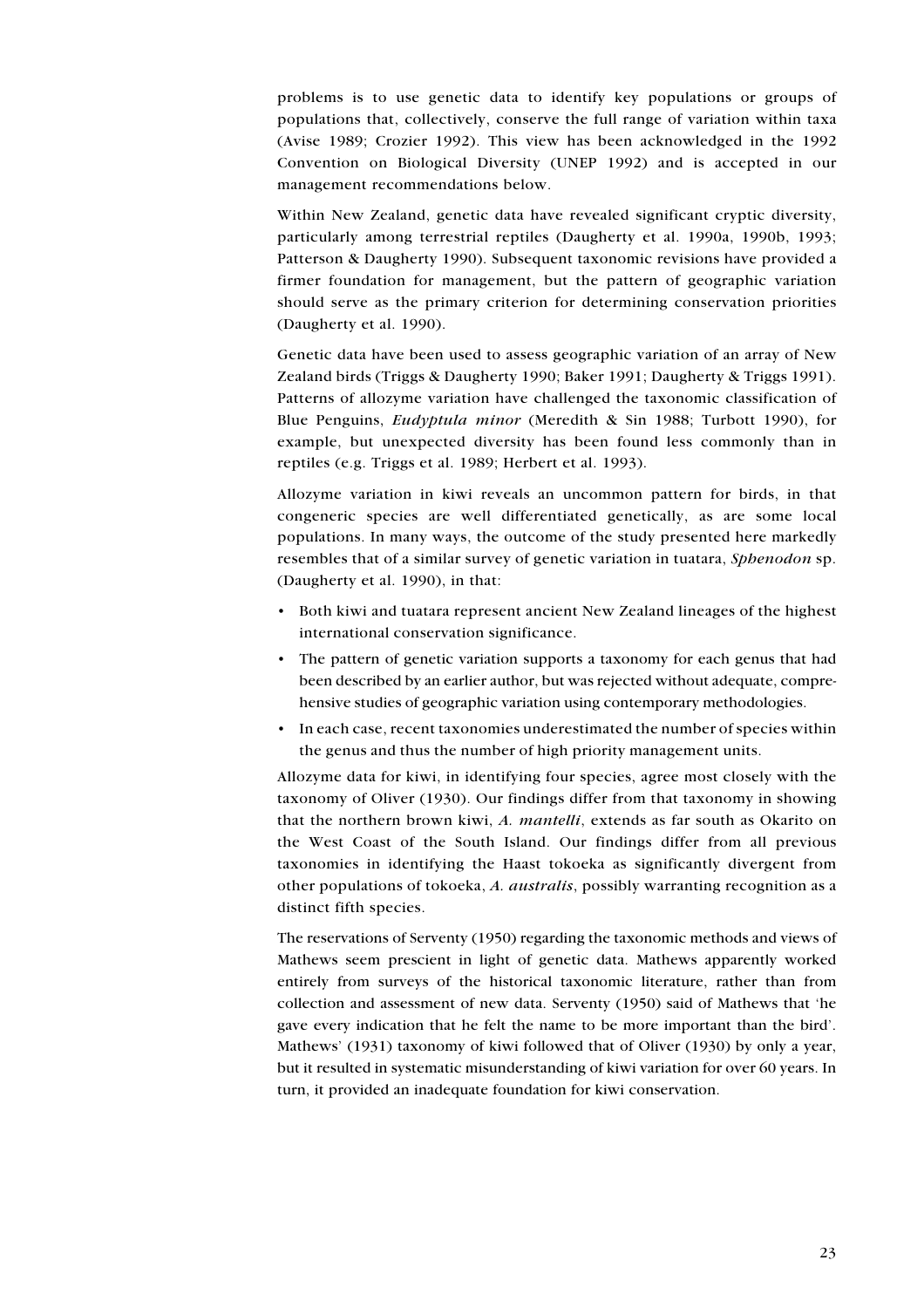## 5. SUMMARY

- 1. Extant populations of kiwi comprise at least four species:
	- Little spotted kiwi, A. owenii
	- Great spotted kiwi, A. haastii
	- Northern brown kiwi, A. mantelli, including the population at Okarito
	- Tokoeka, or southern brown kiwi, A. australis.

This taxonomy agrees most closely with that of Oliver (1930).

- 2. The northernmost population of tokoeka at Haast is highly genetically distinct. By some species criteria, it would warrant recognition as a fifth species. In contrast, tokoeka from Fiordland and Stewart Island show high levels of genetic similarity.
- 3. The geographically disjunct northern brown kiwi population at Okarito is genetically distinctive.
- 4. The northern brown kiwi population on Little Barrier Island is genetically distinct. The pattern of variation may indicate unresolved cryptic variation.
- 5. Populations of great spotted kiwi show moderate levels of genetic divergence with no apparent geographic pattern. This is likely to be the result of genetic drift operating on geographically isolated populations. The possibility of unresolved taxonomic differentiation cannot be excluded.
- 6. The two populations of little spotted kiwi (on Kapiti and D'Urville Islands) are genetically very similar.
- 7. Kapiti Island brown kiwi have a hybrid origin, with both northern brown and tokoeka ancestry. The tokoeka stock were probably from Fiordland rather than Haast.
- 8. A single bird from Franz Josef township, which was identified morphologically as a great spotted kiwi, instead has a hybrid origin. One parent is a northern brown kiwi of the nearby Okarito type. The other parent is probably a little spotted kiwi. Alternatively, we cannot exclude the possibility that the other parent was a type representing A. occidentalis, or that A. occidentalis was a name given to recurring hybrids between brown kiwi and little spotted kiwi.

#### 6. RECOMMENDATIONS

- 1. The following populations and metapopulations, identified on the basis of their genetic distinctiveness and geographical isolation, should be used as the fundamental management units of kiwi:
	- Little spotted kiwi: The D'Urville population represents an important second location, but it is not significantly genetically distinct.
	- Great spotted kiwi: Present genetic knowledge is insufficient to subdivide management units of this group further, but apparent levels of variation warrant further study.
	- Northern brown kiwi, North Island: Mainland populations exhibit little differentiation in allozymes, but the possibility of significant divergence cannot be excluded without higher resolution studies using DNA or further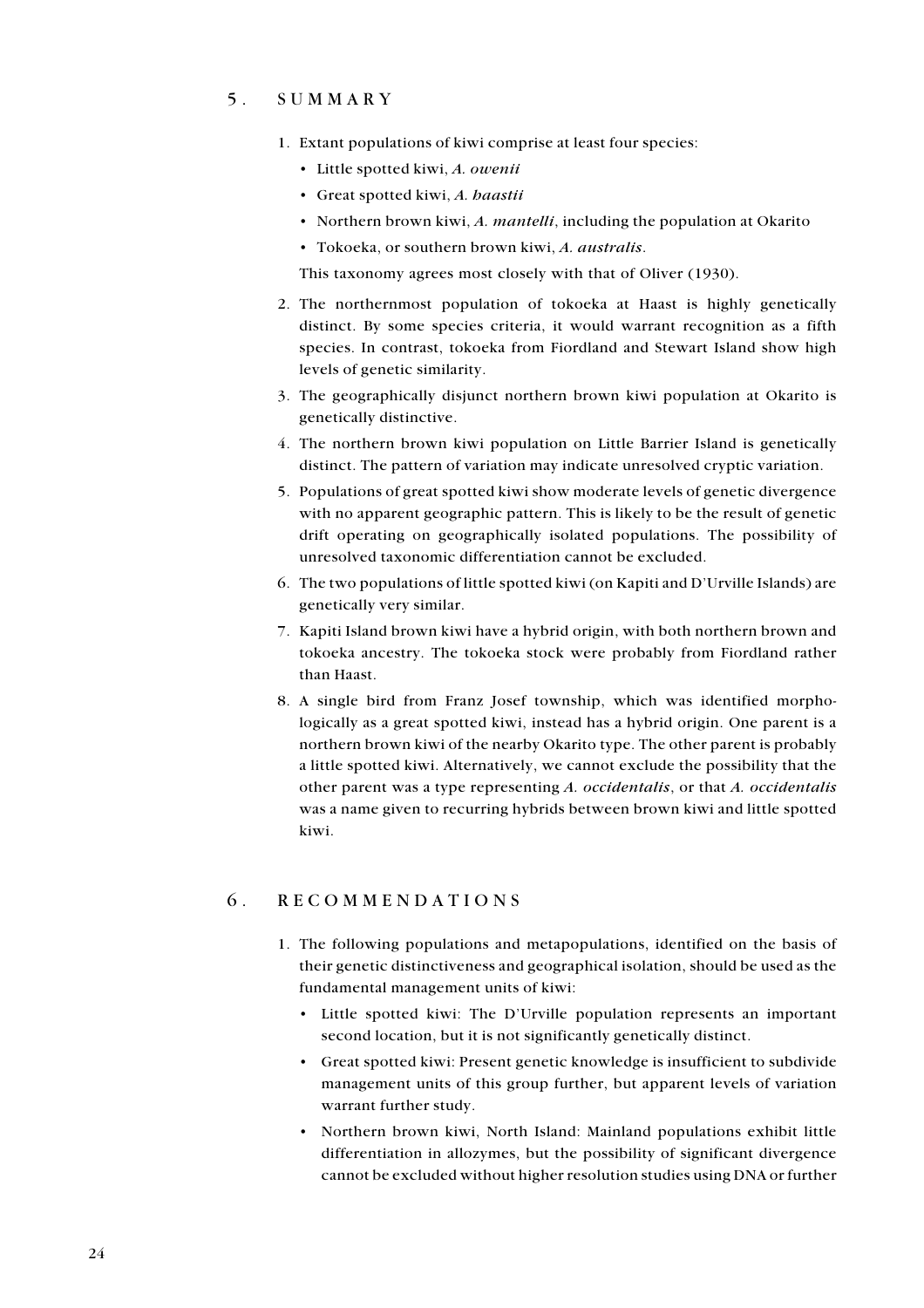allozyme studies with larger sample sizes. Each of the major geographically disjunct populations in the North Island (i.e. Urewera, Taranaki, Northland, Coromandel Peninsula, Western Bay of Plenty) deserves separate management.

- Northern brown kiwi, Little Barrier Island: Further investigation of genetic structuring within this population is warranted.
- Okarito northern brown kiwi: The surprising discovery that this population is the most southerly in its species, and its genetic distinctiveness, strongly support continuation of the high conservation priority it has been accorded.
- Haast tokoeka: This is the most genetically distinctive population of all kiwi species. Its rarity and geographic isolation warrant a high priority comparable with that of the Okarito population.
- Southern tokoeka: The two major geographic groups of this type, in Fiordland and on Stewart Island, warrant separate management.
- 2. Management priority among the populations and metapopulations defined in 1 above should be based on ecological factors such as rarity and threats to survival. Some of these populations (e.g. Haast tokoeka) may warrant listing in 'category A' (highest priority threatened species) of Molloy & Davis (1992), because of their taxonomic distinctiveness and rarity.<sup>2</sup>
- 3. Translocations should not occur between the fundamental management units. For example, kiwi should not be transferred from the mainland to Little Barrier Island or vice versa. Additionally, kiwi should not be transferred between Fiordland and Stewart Island, or between the geographic regions of the North Island.
- 4. The Kapiti Island hybrid brown kiwi population should not be used as the source population for any future transfer.
- 5. Further research is warranted to confirm or determine the taxonomic status of the following:
	- Relationships among great spotted kiwi populations
	- Little Barrier Island brown kiwi
	- Haast tokoeka.

More fine-grained genetic studies of all populations offer the opportunity for discovery of further genetic/taxonomic structuring. Such structuring is likely in at least some instances where populations have not been examined in detail. Opportunities for such studies should be exploited where possible.

6. Future evidence of spotted or unusual kiwi in the Franz Josef area, or in other regions not known to have kiwi, should be promptly investigated. Genetic or other analyses of such birds could lead to discovery of little spotted kiwi on the South Island, or even confirmation of the existence of A. occidentalis.

<sup>&</sup>lt;sup>2</sup> The Haast tokoeka, North Island brown kiwi and the Okarito brown kiwi were all listed as Category A in the second edition of the Department of Conservation's Setting priorities for the conservation of New Zealand's threatened plants and animals (Molloy & Davis 1994).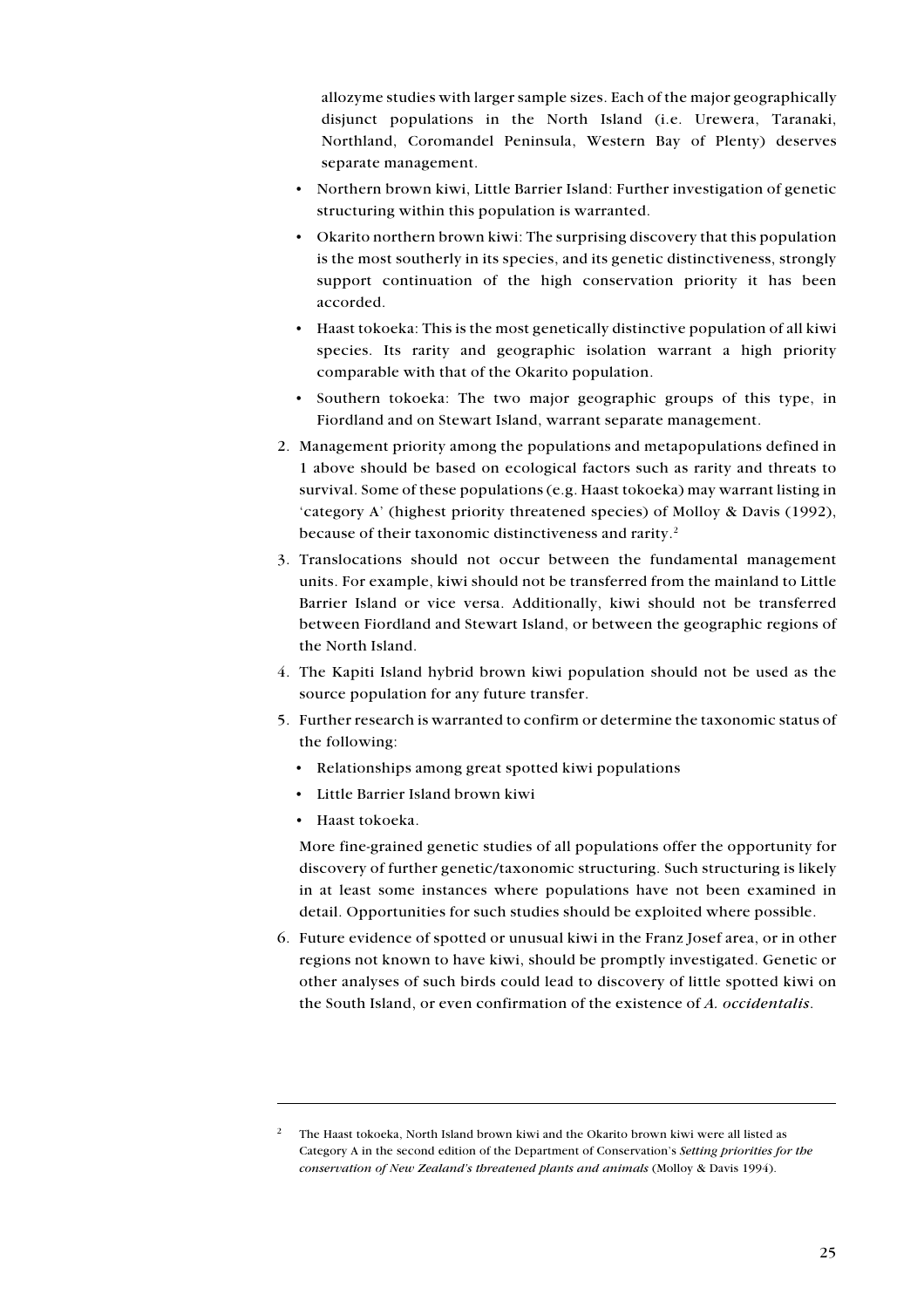#### 7. ACKNOWLEDGEMENTS

This study was only possible due to the enthusiastic cooperation and hard work of many people. We thank them all. B.E. Reid initiated the study, collected blood samples and provided generous encouragement. R. Colbourne collected samples the length of the country over many years, and his commitment to the project saw it to completion. J. McLennan understood the need for this study and collected many samples. M. Potter and M. Taborsky collected large numbers of samples from Waitangi and Tangiteroria. Many people contributed to the collection of samples: I. Adams, B. Alexander, L. Alexander, C. Barnes, M. Bell, A. Billing, I. Bryant, M. Finglan, D. Folwell, P. Garland, R. Goodswaard, B. Hansen, J. Hay, J. Jolly, S. Keall, B. Lloyd, G. Rasch, B. Reid, T. Reid, A. Richardson, M. Sibley, R. Simpson, A. Southern, M. Thompson, C. Thorn, P. Thorn, A. Tollan, S. Triggs, M. Vickers, P. Walker, S. Walker, P. Watson, B. Williams, L. Williams, E. Wright, and any others we have unwittingly omitted. S. Keall and C. Thorn provided essential technical assistance.

We acknowledge with gratitude the financial and logistical support provided by: the School of Biological Sciences, Victoria University of Wellington; the New Zealand Wildlife Service; its successor, the Department of Conservation; Ecology Division, Department of Scientific and Industrial Research; and its successor, Landcare Research New Zealand Ltd.

# 8. REFERENCES

- Allendorf, F.W.; Mitchell, N.; Ryman, N.; G. Stahl. 1977: Isozyme loci in brown trout (Salmo trutta L.): detection and interpretation from population data. Hereditas 86: 179–190.
- Avise, J.C. 1989: A role for molecular genetics in the recognition and conservation of endangered species. Trends in Ecology and Evolution 4: 279–281.
- Avise, J.C.; Patton, J.C.; Aquadro, C.F. 1980: Evolutionary genetics of birds. Comparative molecular evolution in New World warblers and rodents. The Journal of Heredity 71: 303–310.
- Baker, A.J. 1991: A review of New Zealand ornithology. Pp. 1–67 in Power, D.M. (Ed.) Current Ornithology. Volume 8. Plenum Press, New York.
- Baker, A.J.; Lynch, A.L.; Edwards, C. 1985: Biochemical genetic studies of shorebirds: methods and applications. Wader Study Group Bulletin 44: 34–39.
- Baker, A.J.; Strauch, J.G. 1988: Genetic variation and differentiation in shorebirds. Acta XIX Congressus Internationalis Ornithologici 2: 1639–1645.
- Bartlett, A.D. 1850: On the genus Apteryx. Proceedings of the Zoological Society of London 1850: 274–276.

Bartlett, A.D. 1900: Life among wild beasts in the 'Zoo'. (E. Bartlett Editor). Publisher unknown.

- Brandon, A. de B. 1890: Inaugural address to the Wellington Philosophical Society, first meeting. Transactions and Proceedings of the New Zealand Institute 22: 515–519.
- Buller, W.L. 1868: Essay on the ornithology of New Zealand. Transactions and Proceedings of the New Zealand Institute 1: 1–20.
- Buller, W.L. 1870: Further notes on the ornithology of New Zealand. Transactions and Proceedings of the New Zealand Institute 3: 37–56.
- Buller, W.L. 1873: A history of the birds of New Zealand. John Van Voorst, London.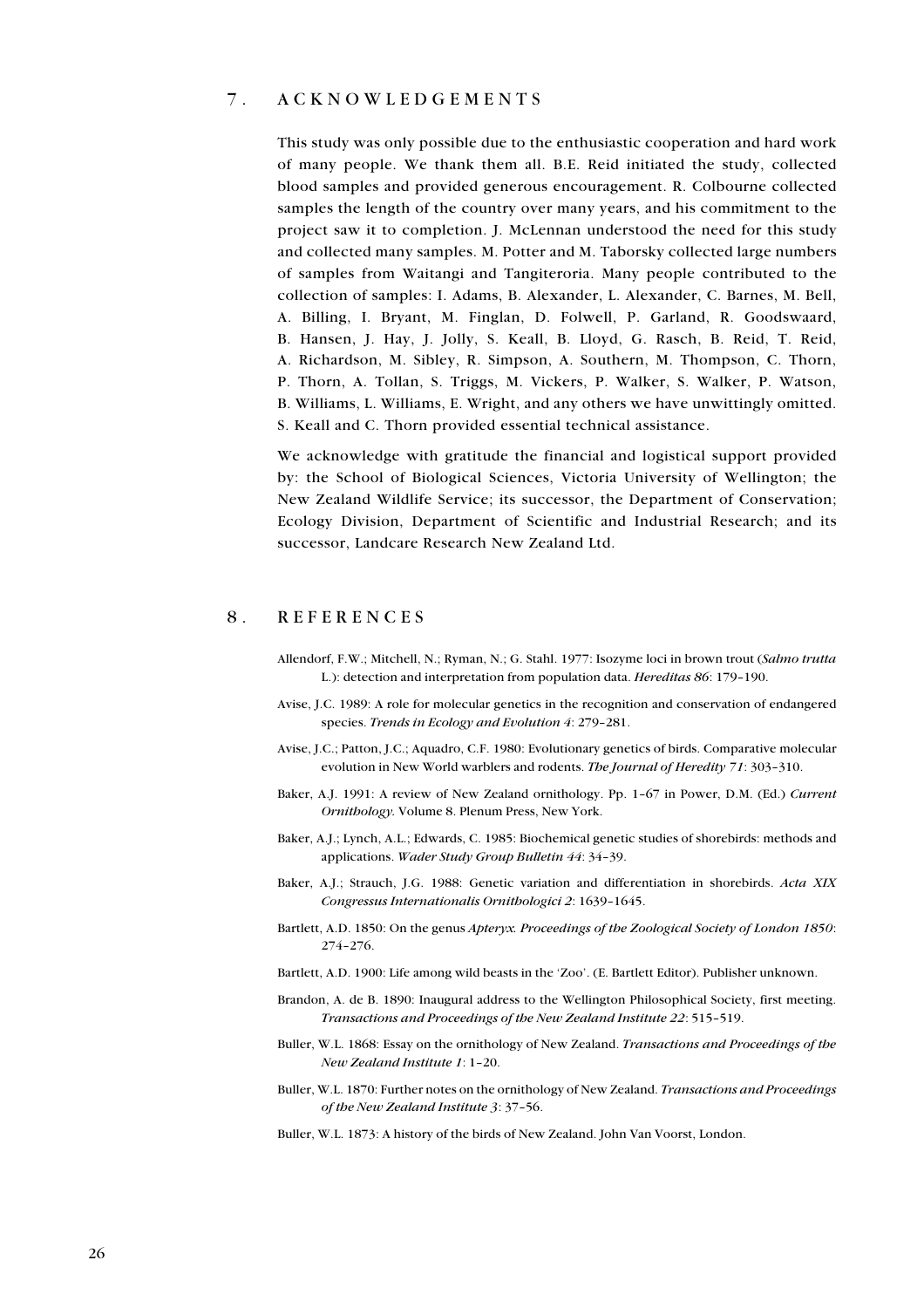- Buller, W.L. 1876: On the ornithology of New Zealand. Transactions and Proceedings of the New Zealand Institute 9: 327–337.
- Buller, W.L. 1882: Manual of the birds of New Zealand. Government Printer, Wellington.
- Buller, W.L. 1888: A history of the birds of New Zealand, second edition. Volume 2. W.L. Buller, London.
- Buller, W.L. 1891: On the large kiwi from Stewart Island (Apteryx maxima). Transactions and Proceedings of the New Zealand Institute 24: 91–92.
- Buller, W.L. 1896: Notes on the ornithology of New Zealand. Transactions and Proceedings of the New Zealand Institute 29: 179–207.
- Buller, W.L. 1905: Supplement to the birds of New Zealand. Volume 1. W.L. Buller, London.
- Clay, T. 1972: The species of Rallicola (Insecta: Phthiraptera: Ischnocera) parasitic on kiwi (Apteryx). New Zealand Journal of Science 15: 70–76.
- Cooper, A.; Mourer-Chauvire, C.; Chambers, G.K.; von Haeseler, A.; Wilson, A.C.; Paabo, S. 1992: Independent origins of New Zealand moas and kiwi. Proceedings of the National Academy of Sciences U.S.A. 89: 8741–8744.
- Cracraft, J. 1983: Species concepts and speciation analysis. Pp. 159–187 in Johnston, R.F. (Ed.) Current Ornithology. Volume. 1. Plenum Press, New York.
- Crozier, R.H. 1992: Genetic diversity and the agony of choice. Biological Conservation 61: 11–15.
- Daugherty, C.H.; Cree, A.; Hay, J.M.; Thompson, M.B. 1990: Neglected taxonomy and continuing extinctions of tuatara (Sphenodon). Nature 347: 177–179.
- Daugherty, C.H.; Patterson, G.B.; Thorn, C.J.; French, D.C. 1990: Differentiation of members of the New Zealand Leiolopisma nigriplantare complex (Sauria: Scincidae). Herpetological Monographs 4: 61-75.
- Daugherty, C.H.; Triggs, S.J. 1991: Population differentiation in New Zealand birds. Acta XX Congressus Internationalis Ornithologici 1: 525–533.
- Daugherty, C.H.; Gibbs, G.W.; Hitchmough, R.A. 1993: Mega-island or micro-continent? New Zealand and its fauna. Trends in Ecology and Evolution 8: 437–442.
- Diamond, J.M. 1983: Taxonomy by nucleotides. Nature 305: 17–18.
- Fleming, C.A. (Convener, Checklist Committee) 1953: Checklist of New Zealand birds. A.H. & A.W. Reed, for the Ornithological Society of New Zealand, Wellington.
- Frankel, O.H.; Soulé, M.E. 1981: Conservation and evolution. Cambridge University Press, Cambridge. 327 p.
- Gorman, G.C.; Renzi, J. 1979: Genetic distance and heterozygosity estimates in electrophoretic studies: effects of sample size. Copeia 1979: 242–249.
- Gould, J. 1847: On a new species of Apteryx. Proceedings of the Zoological Society of London 1847: 93–94.
- Herbert, J.M.; Dowding, J.E.; Daugherty, C.H. 1993: Genetic variation and systematics of the New Zealand Dotterel. Threatened Species Unit, Department of Conservation, Wellington (unpublished).
- Hutton, F.W.; Drummond, J. 1904: The animals of New Zealand: An account of the colony's airbreathing vertebrates. Whitcombe & Tombs Ltd, New Zealand.
- IUCN, UNEP & WWF 1980: World conservation strategy: living resource conservation for sustainable development. IUCN, Gland, Switzerland.
- Jolly, J. 1985: Little spotted kiwi: paradise regained or paradise lost? Forest and Bird 16(1): 15–17.
- Jolly, J.N. 1992: Great spotted kiwi survey, South Westland. Department of Conservation, Hokitika (unpublished). 10 p.
- King, M.C.; Wilson A.C. 1975: Evolution at two levels: molecular similarities and biological differences between humans and chimpanzees. Science 188: 107–118.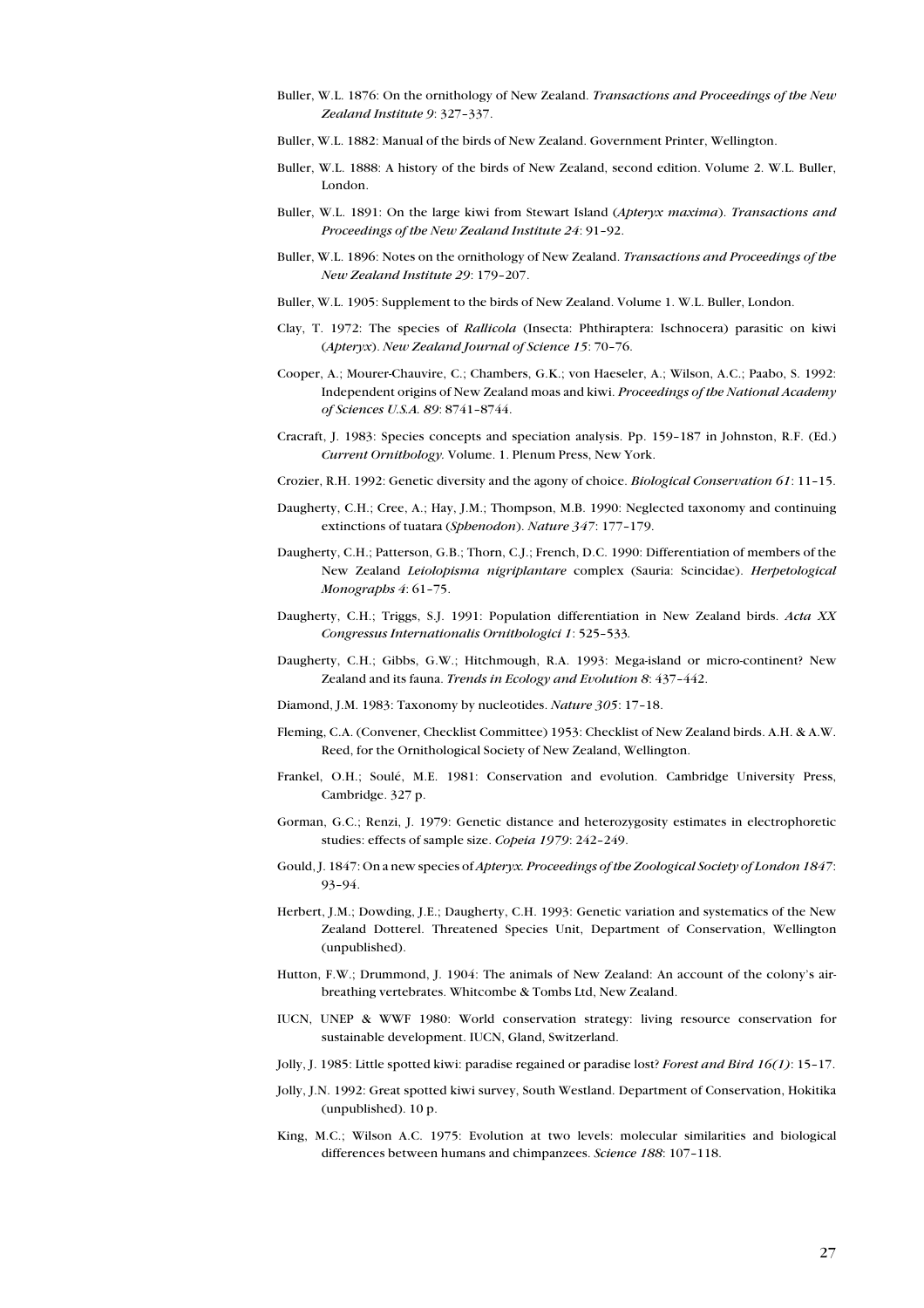- Kinsky, F.C. (Convener, Checklist Committee). 1970: Annotated checklist of the birds of New Zealand including the birds of the Ross Dependency. A.H. & A.W. Reed, Wellington, for the Ornithological Society of New Zealand, Inc.
- Lewontin, R. 1974: The genetic basis of evolutionary change. Columbia University Press, New York.
- Mathews, G.M. 1931: A list of the birds of Australasia (including New Zealand, Lord Howe and Norfolk Island and the Australasian Antarctic Quadrant). Taylor & Francis, London.
- Mathews, G.M. 1935: Bulletin of the British Ornithological Club 55: 179–180.
- May, R.M. 1990: Taxonomy as destiny. Nature 347: 129–130.
- Mayr, E. 1963: Animal species and evolution. The Belknap Press of Harvard University Press, Cambridge, Massachusetts.
- Mayr, E. 1969: Principles of systematic zoology. McGraw Hill, New York.
- Meredith, M.A.M.; Sin, F.Y.T. 1988: Genetic variation of four populations of the little blue penguin, Eudyptula minor. Heredity 60: 69–76.
- Molloy, J.; Davis, A. 1992: Setting priorities for the conservation of New Zealand's threatened plants and animals. Department of Conservation, Wellington.
- Molloy, J.; Davis, A. 1994: Setting priorities for the conservation of New Zealand's threatened plants and animals, second edition. Collated by C. Tisdall. Department of Conservation, Wellington.
- Murphy, R.W.; Crabtree, C.B. 1985: Evolutionary aspects of isozyme patterns, number of loci, and tissue-specific gene expression in the prairie rattlesnake, Crotalus viridis viridis. Herpetologica 41: 451–470.
- Nei, M. 1978: Estimation of average heterozygosity and genetic distance from a small number of individuals. Genetics 89: 583–590.
- Newton, A.; Gadow H. 1896: A dictionary of birds. Adam & Charles Black, London.
- Oliver, W.R.B. 1930: New Zealand birds, first edition. A.H. & A.W. Reed, Wellington.
- Oliver, W.R.B. 1955: New Zealand birds, second edition. A.H. & A.W. Reed, Wellington. 661 p.
- Palma, R.L.; Lovis, P.M.; Tither C. 1989: An annotated list of primary types of the Phyla Arthropoda (except Crustacea) and Tardigrada held in the National Museum of New Zealand. National Museum of New Zealand Miscellaneous Publication 20: 7–8.
- Patterson, G.B.; Daugherty, C.H. 1990: Four new species and one new subspecies of skink, genus Leiolopisma (Reptilia: Lacertilia: Scincidae) from New Zealand. Journal of The Royal Society of New Zealand 20: 65–84.
- Peat, N. 1990: The incredible kiwi. Random Century New Zealand Ltd, Albany.
- Potts, T.H. 1871: Notes on a new species of Apteryx (A. haastii, Potts). Transactions and Proceedings of the New Zealand Institute 4: 204–205.
- Potts, T.H. 1872: On the birds of New Zealand. Part III. Transactions and Proceedings of the New Zealand Institute 5: 171–205.
- Reid, B. 1985: The kiwi. Pp. 36–39 in C.J.R. Robertson (Ed.) Reader's Digest complete book of New Zealand birds. Reed Methuen, Sydney.
- Reid, B.; Williams, G.R. 1975: The kiwi. Pp. 301–330 in G. Kuschel (Ed.) Biogeography and ecology in New Zealand. Dr W. Junk B.V., The Hague.
- Rojas, M. 1992: The species problems and conservation: what are we protecting. Conservation Biology 6: 170–178.

Rothschild, W. 1893: Bulletin of the British Ornithological Club 1: 61.

- Rothschild, W. 1899: The genus Apteryx. Novitates Zoologicae 6: 361–402.
- Sarich, V.M. 1977: Rates, sample sizes, and the neutrality hypothesis for electrophoresis in evolutionary studies. Nature 265: 24–28.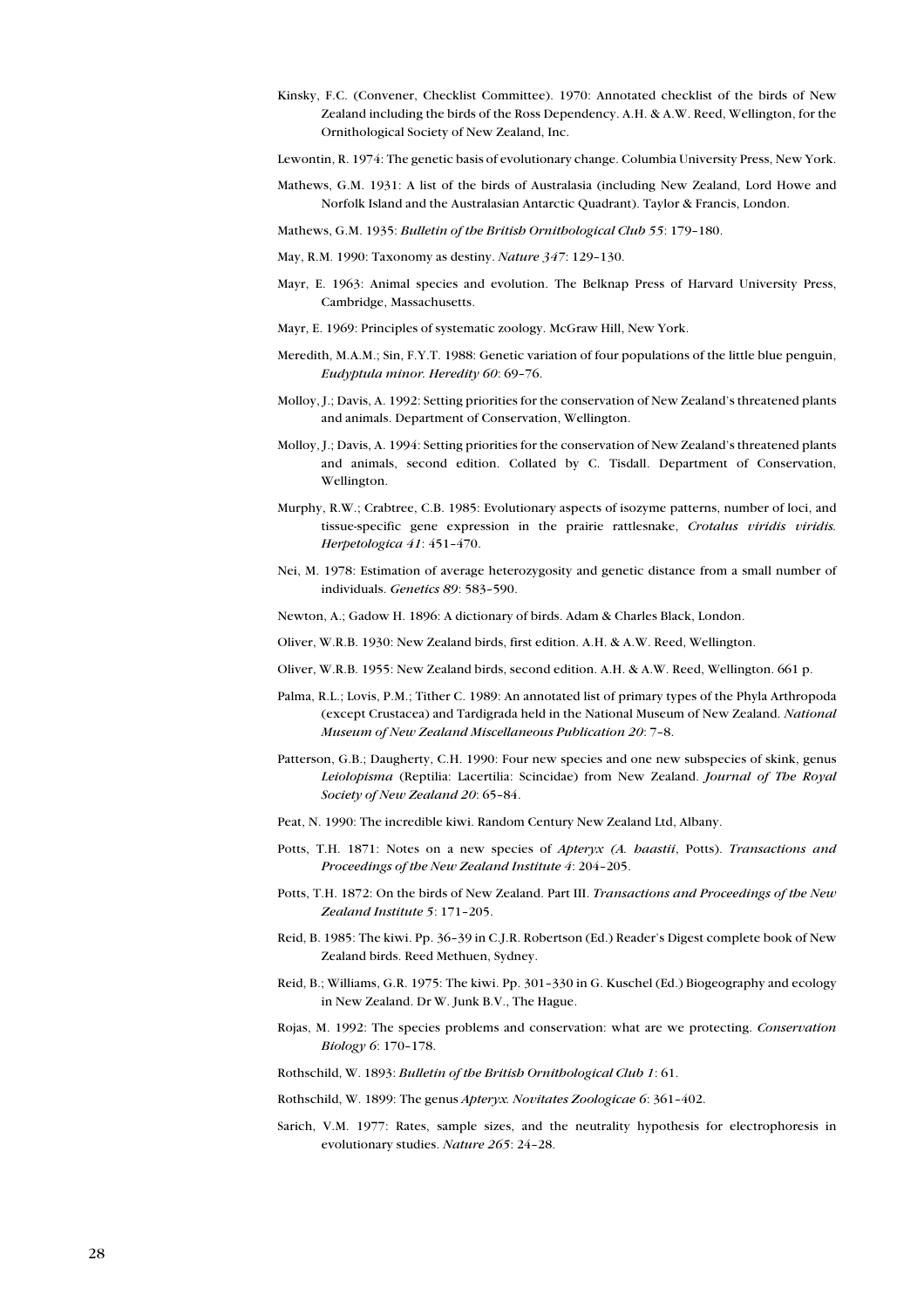- Serventy, D.L. 1950: Taxonomic trends in Australian ornithology—with special reference to the work of Gregory Mathews. The Emu 49: 257–267.
- Sharpe, R.B. 1888: On Apteryx bulleri. Transactions and Proceedings of the New Zealand Institute 21: 224–225.
- Shaw, G.A.; Nodder, F.P. 1813: The Naturalist's Miscellany 24, pl. 1057.
- Sibley, C.G.; Ahlquist, J.E. 1990: Phylogeny and classification of birds. Yale University Press, New Haven.
- Sneath, P.H.A.; Sokal, R.R. 1973: Numerical taxonomy. W.H. Freeman & Co., San Francisco.
- Swofford, D.L.; Selander, R.B. 1981: BIOSYS–1: a FORTRAN program for the comprehensive analysis of electrophoretic data in population genetics and systematics. Journal of Heredity 72: 281–283.
- Taborsky, M. 1988: Kiwis and dog predation: observations in Waitangi State Forest. Notornis 35: 197–202.
- Tandan, B.K. 1972: The species of Apterygon (Insecta: Phthiraptera: Amblycera) parasitic on kiwi (Apteryx). New Zealand Journal of Science 15: 52–69.
- Triggs, S.J.; Powlesland, R.G.; Daugherty C.H. 1989: Genetic variation and conservation of kakapo (Strigops habroptilus: Psittaciformes). Conservation Biology 3: 92–96.
- Triggs, S.J.; Daugherty C.H. 1990: Genetic studies of New Zealand birds. Pp. 104–107 in Gill, B.J.; Heather, B.D. (Eds) A Flying Start. Ornithological Society of New Zealand, Wellington.
- Turbott, E.G. (Convener, Checklist Committee) 1990: Checklist of the birds of New Zealand and the Ross Dependency, Antarctica. Random Century New Zealand, Auckland, in association with Ornithological Society of New Zealand, Inc.
- UNEP 1992: Convention on Biological Diversity. United Nations Environment Programme, Nairobi, Kenya.
- Verheyen, R. 1960: Les kiwi (Apterygiformes) dans les systèmes de classification. Bulletins de la Société Royale de Zoologie d'Anvers 15: 3–11.
- Wiley, E.O. 1978: The evolutionary species concept reconsidered. Systematic Zoology 27: 17-26.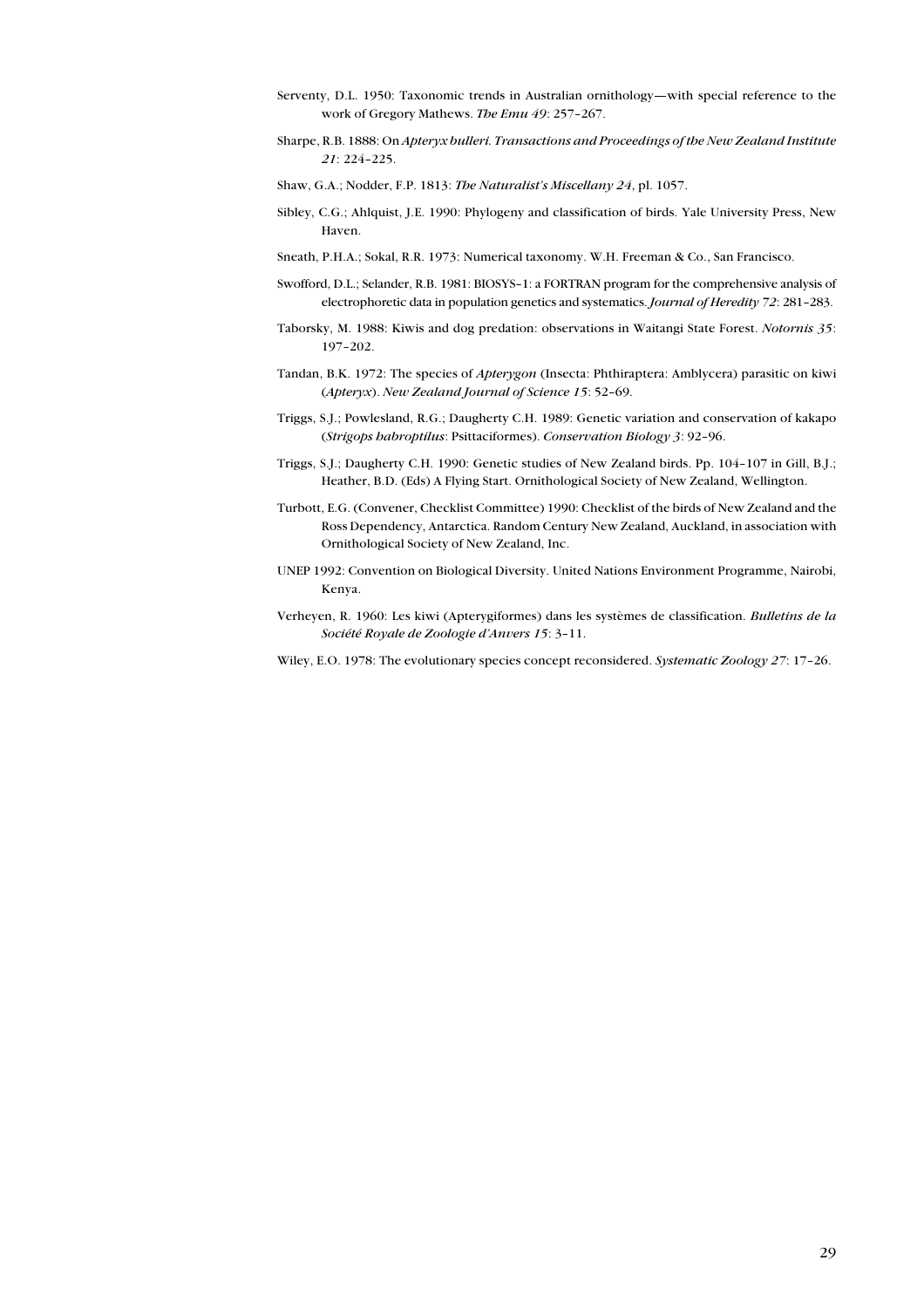#### A1.1 Brown kiwi

The first kiwi specimen brought to the attention of European scientists was a brown kiwi from Dusky Sound, named Apteryx australis by Shaw and Nodder (1813). Bartlett (1850) concluded that A. australis consisted of two distinct species, a northern type that he called A. mantelli, and a southern one that kept the name A. *australis*. The specific distinctiveness of A. *mantelli*, however, was much debated. Buller (1868) initially accepted Bartlett's views, noting that A. australis was restricted to the extreme south of the South Island. Subsequently, he contended that A. mantelli and A. australis were conspecific (Buller 1870), and he then reverted to acceptance of A. mantelli as the North Island species (Buller 1873, 1882).

Buller disagreed with most of the diagnostic characters used by Bartlett (1850), but he accepted that the feathers of each species had a difference in texture that he considered to be a constant specific character. Others considered such differences to be of insufficient importance to differentiate species (e.g. Finsch, in Buller 1876). Rothschild (1899) considered A. mantelli to be a subspecies of A. australis because, in his view, the differences between the two were slight. Bartlett (1900), however, maintained that A. mantelli was a separate species.

Potts (1872) proposed two further species: A. mollis, a type showing a high frequency of albinism, and A. fusca, a form that he described as 'altogether like the kiwi, only darker'. Newton and Gadow (1896) noted that A. mollis and A. fusca were not proven species.

Yet more species of brown kiwi were to be identified. Sharpe (1888) recognised a North Island type of brown kiwi, but concluded that A. mantelli was a 'pure synonym' for A. australis. He proposed that the North Island brown kiwi be named A. bulleri. Buller (1888, 1891) immediately accepted this view, noting Finsch's remark that '... all characters given by [Bartlett] are without value ... The North Island bird, if it is in reality a distinct species, must have a new name' (Buller 1888). Other workers (Brandon 1890; Rothschild 1899) criticised this name change and it was generally not accepted. Buller (1896) concluded that there was 'no doubt' of the existence of two species of North Island brown kiwi. He assigned the name A. bulleri to a series of blackish kiwi from the east coast of the North Island and retained the name A. mantelli for the rest (Buller 1896, 1905).

Buller (1891) assigned the name  $A$ . maxima to some large kiwi collected from Stewart Island. Rothschild (1893) believed that A. maxima was 'only an overgrown A. haasti' [sic], and therefore renamed the kiwi from Stewart Island as A. lawryi. Rothschild (1899) was unable to find consistent differences between A. lawryi and A. australis and synonymised the Stewart Island kiwi with A. australis. Buller (1905) concluded that Rothschild's synonymy was incorrect, perhaps due to faulty labelling by the collectors of some of his series, and reinstated A. lawryi.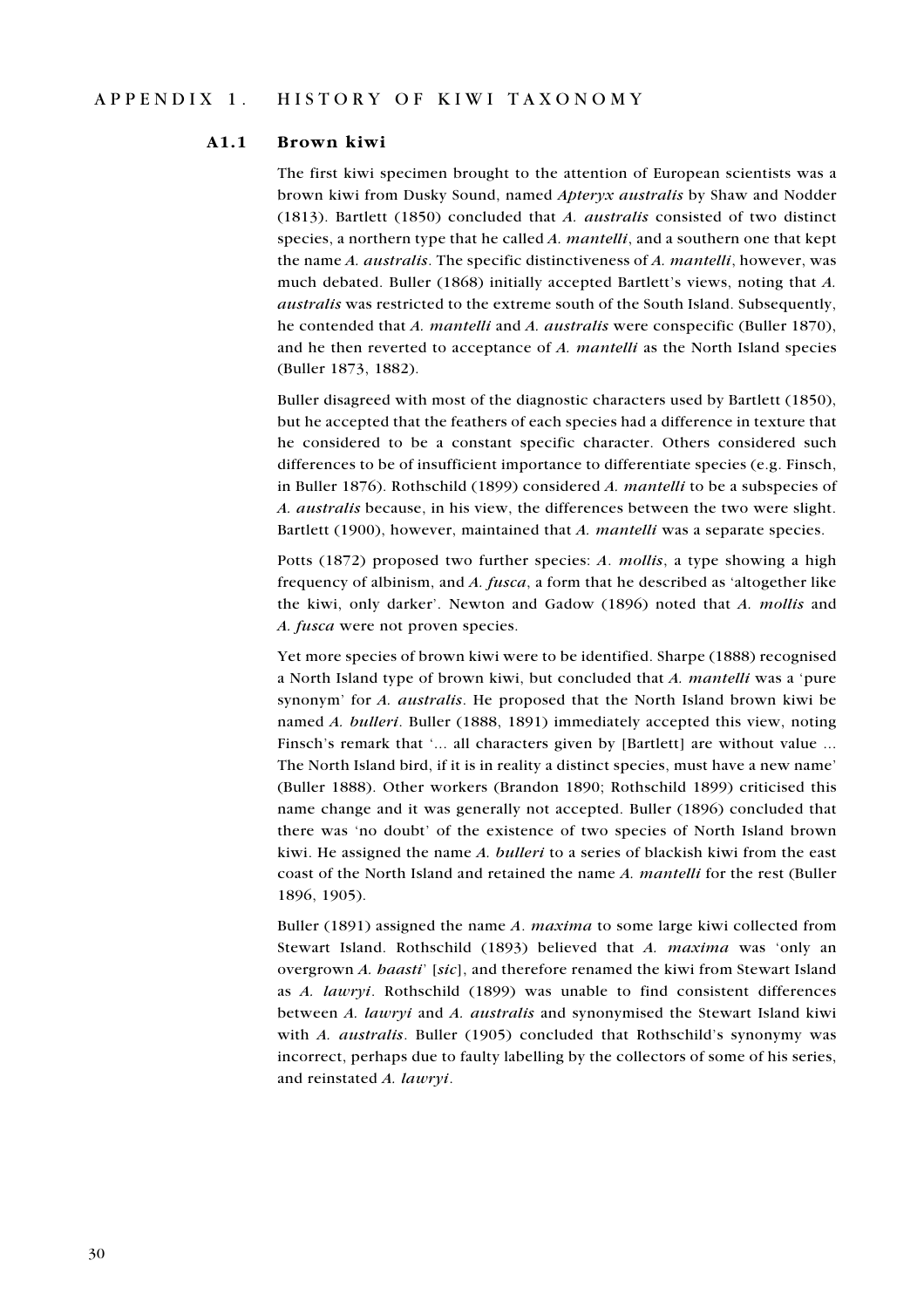#### A1.2 Grey kiwi

Gould (1847) described and named the little spotted kiwi, A. owenii. Potts (1871) described A. haastii, the great spotted kiwi. Rothschild (1893) recognised a third spotted kiwi species, A. occidentalis, which he described as larger and more distinct in its markings than A. owenii. Rothschild (1899) considered A. occidentalis to be a subspecies of A. owenii, as did Oliver (1930). Hutton and Drummond (1904) listed A. occidentalis as 'a doubtful species'.

#### A1.3 Modern views

At least ten species of kiwi had been described by the end of the nineteenth century (Table A1), but most authors in the twentieth century have accepted only three or four. Modern avian taxonomy in New Zealand dates from the work of Oliver (1930), who listed four species: A. mantelli (North Island kiwi), A. australis (South and Stewart Island kiwi), A. haastii (large grey kiwi) and A. owenii (little grey kiwi). Oliver's (1930) criteria for acceptance of two forms as separate species were that they 'differ from one another distinctly in characters that do not overlap, and breed separately'.

Mathews (1931) reduced this list to only three species. He placed all brown kiwi in a single species with three subspecies: A. australis australis from the South Island; A. a. mantelli from the North Island; and A. a. lawryi from Stewart Island. He retained A. *haastii*, but assigned the little spotted kiwi to a new genus, Stictapteryx. He split Stictapteryx into two subspecies, S. owenii owenii and S. owenii occidentalis, and later added a third subspecies, S. owenii iredalei, from the North Island (Mathews 1935).

Most recent listings have followed Mathews (1931): for example, Fleming (1953), Oliver (1955), Kinsky (1970), Reid and Williams (1975), Reid (1985), Peat (1990) and Turbott (1990). Most authors, however, place all species in the genus Apteryx, omitting Stictapteryx, and place all subspecies of the little spotted kiwi in the single species A. owenii. Verheyen (1960) argued that the little spotted kiwi was sufficiently distinct to be placed in its own genus, which he designated Kiwi, but other workers have not followed this view.

| <b>SPECIES</b>       | <b>SOURCE</b>        |  |
|----------------------|----------------------|--|
| Apteryx australis    | Shaw and Nodder 1813 |  |
| Apteryx owenii       | Gould 1847           |  |
| Apteryx mantelli     | Bartlett 1850        |  |
| Apteryx haastii      | Potts 1871           |  |
| Apteryx mollis       | Potts 1872           |  |
| Apteryx fusca        | Potts 1872           |  |
| Apteryx bulleri      | Sharpe 1888          |  |
| Apteryx maxima       | Buller 1891          |  |
| Apteryx lawryi       | Rothschild 1893      |  |
| Apteryx occidentalis | Rothschild 1893      |  |
|                      |                      |  |

#### TABLE A1. SPECIES OF KIWI DESCRIBED IN THE NINETEENTH CENTURY.

The role of Mathews is not without controversy. Serventy (1950) argued that 'Mathewsian' taxonomy, which comprehensively addressed the entire Australasian avifauna, should be treated with caution. In particular, Mathews pioneered the use of trinomial nomenclature in Australasia, elevating many local races to subspecific status. Serventy (1950) claimed, although not with particular reference to kiwi, that Mathews was 'over-zealous in manufacturing trinomials', and that 'many of Mathews' races were described in a most uncritical way and were of no validity'.

Information from other sources has raised doubts about the taxonomic status of kiwi. Studies of hostspecific Mallophaga feather lice (Clay 1972; Tandan 1972; Palma et al. 1989) and DNA-DNA hybridisation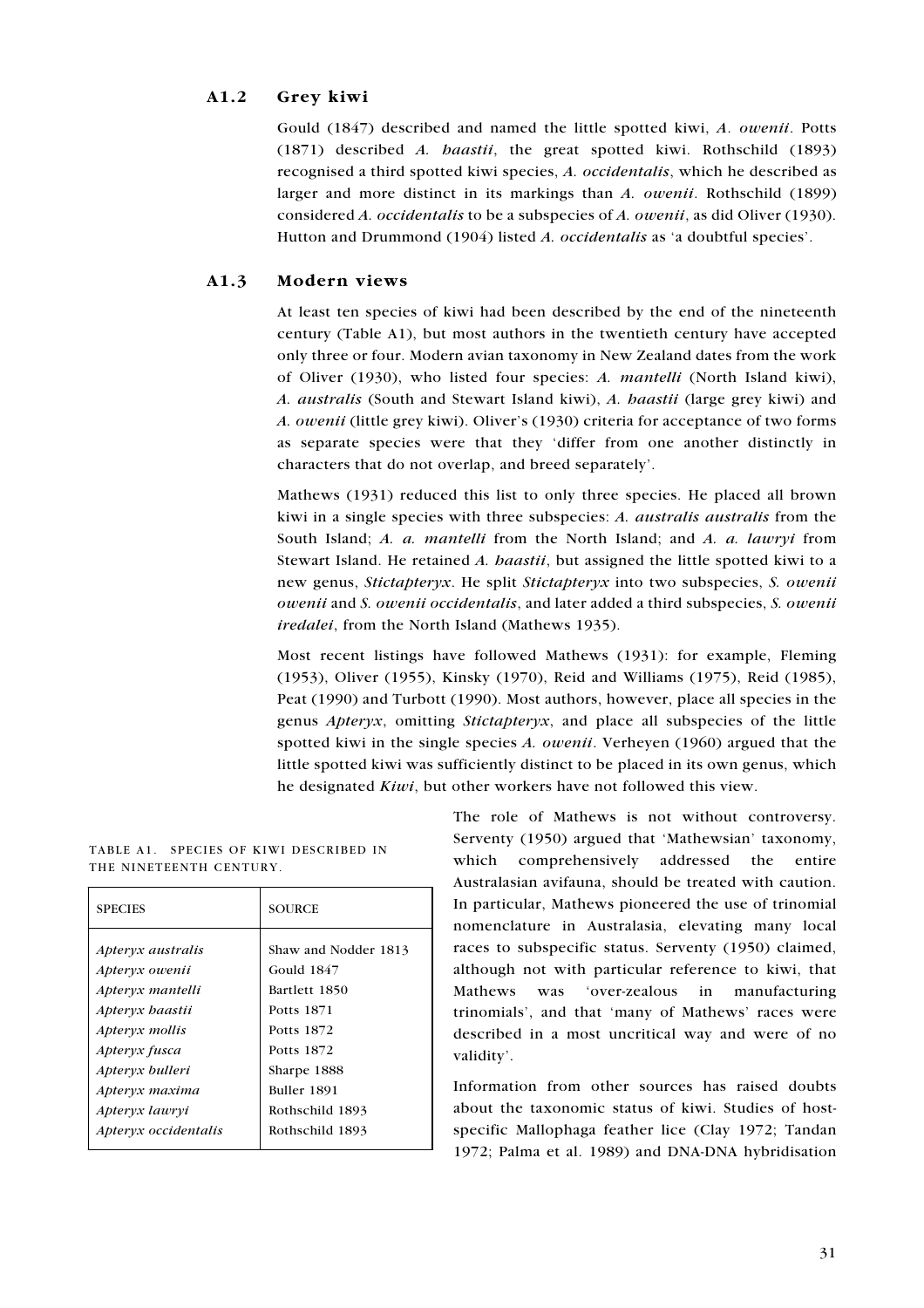analysis (Sibley & Ahlquist, cited in Diamond 1983) have shown patterns of variation inconsistent with accepted taxonomies, especially for brown kiwi. Some local populations also appeared to be morphologically distinctive. In the late 1970s, New Zealand Wildlife Service personnel C. Roderick and B.E. Reid believed the Okarito brown kiwi to be sufficiently different from other populations that they recommended logging not proceed in the area, in order to save the very small population existing there (Peat 1990, New Zealand Wildlife Service File 25/4/21).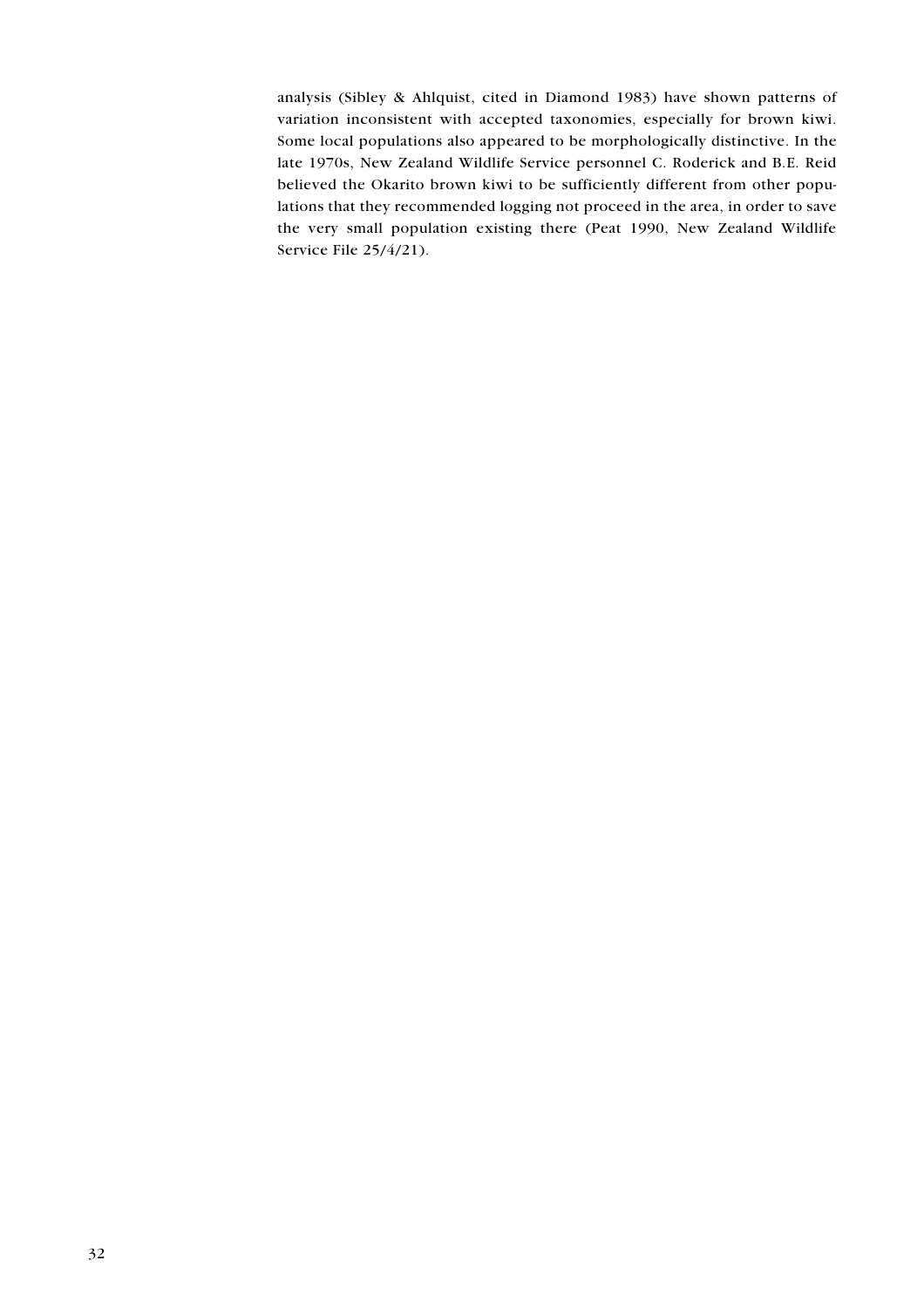# APPENDIX 2. POPULATION SITES, SPECIES ASSIGNMENT BASED ON ALLOZYME ANALYSIS, SAMPLE SIZE, AND INDIVIDUALS WHO COLLECTED SAMPLES INCLUDED IN THIS STUDY

| <b>LOCATION</b>                      | <b>TAXON</b>                                 | <b>NUMBER</b> | <b>COLLECTOR</b>                                                                                          |
|--------------------------------------|----------------------------------------------|---------------|-----------------------------------------------------------------------------------------------------------|
| Arawhata R., Haast Range             | A. australis                                 | 3             | R. Colbourne                                                                                              |
| Auckland Zoo                         | A. mantelli                                  | 5             | B. Reid, D. Folwell, M. Sibley                                                                            |
| Barrytown                            | A. haastii                                   | 1             | B. and L. Alexander, L. Williams,<br>R. Simpson                                                           |
| Deception R.                         | A. haastii                                   | 2             | J. McLennan                                                                                               |
| D'Urville Island                     | A. owenii                                    | 2             | R. Colbourne, J. Jolly, S. Triggs                                                                         |
| Fiordland (Deep Cove)                | A. australis                                 | 4             | R. Colbourne                                                                                              |
| Fiordland (Takahe Valley)            | A. australis                                 | 1             | S. Triggs, B. Lloyd, B. Reid, T. Reid,<br>A. Tollan                                                       |
| Franz Josef                          | Hybrid: A. owenii? $\times$<br>A. mantelli   | 1             | R. Colbourne                                                                                              |
| Gisborne                             | A. mantelli                                  | 1             | B. Reid, A. Billing                                                                                       |
| Gunner Downs, Karamea                | A. haastii                                   | 1             | J. McLennan                                                                                               |
| Haupoto                              | A. mantelli                                  | 1             | B. Reid, A. Billing                                                                                       |
| Kahurangi Point                      | A. haastii                                   | 4             | J. McLennan                                                                                               |
| Kapiti Island                        | Hybrid: A. mantelli $\times$<br>A. australis | 2             | R. Colbourne                                                                                              |
| Kapiti Island                        | A. owenii                                    | 31            | B. Reid, M. Finglan, R. Colbourne,<br>J. Jolly                                                            |
| Kaweka                               | A. mantelli                                  | 1             | J. McLennan                                                                                               |
| Kohaihai R, Karamea                  | A. haastii                                   | 3             | J. McLennan                                                                                               |
| Little Barrier Island                | A. mantelli                                  | 8             | J. Hay, S. Keall                                                                                          |
| Maungataniwha                        | A. mantelli                                  | 1             | B. Reid, A. Billing                                                                                       |
| Mount Bruce                          | A. mantelli                                  | 2             | B. Reid, C. Daugherty                                                                                     |
|                                      | A. haastii                                   | 3             |                                                                                                           |
| New Plymouth                         | A. mantelli                                  | 5             | S. Triggs, S. Walker, B. Reid, M. Bell,<br>I. Bryant, B. Williams, C. Thorn,<br>C. Daugherty              |
| Ngaroto                              | A. mantelli                                  | 2             | B. Reid, A. Billing                                                                                       |
| NW Nelson (Boulder Lake)             | A. haastii                                   | $\mathbf{1}$  | J. McLennan                                                                                               |
| NW Nelson (Heaphy Track)             | A. haastii                                   | 8             | J. McLennan                                                                                               |
| Okarito                              | A. mantelli                                  | 10            | B. and L. Alexander, L. Williams,<br>R. Simpson, R. Colbourne                                             |
| Oparara River, Karamea               | A. haastii                                   | $\mathbf{1}$  | J. McLennan                                                                                               |
| Otorohanga (National Kiwi<br>Centre) | A. haastii                                   | 3             | B. Reid, P. Walker, I. Bryant,<br>M. Thompson, C. Daugherty                                               |
| Paparoa Range, Ohikanui River        | A. haastii                                   | 3             | J. McLennan                                                                                               |
| Raetihi                              | A. mantelli                                  | 1             | B. Reid, A. Billing                                                                                       |
| Stewart Island                       | A. australis                                 | 38            | R. Colbourne, S. Triggs, B. Lloyd,<br>S. Triggs, B. Reid, T. Reid, P. Garland,<br>I. Adams, A. Richardson |